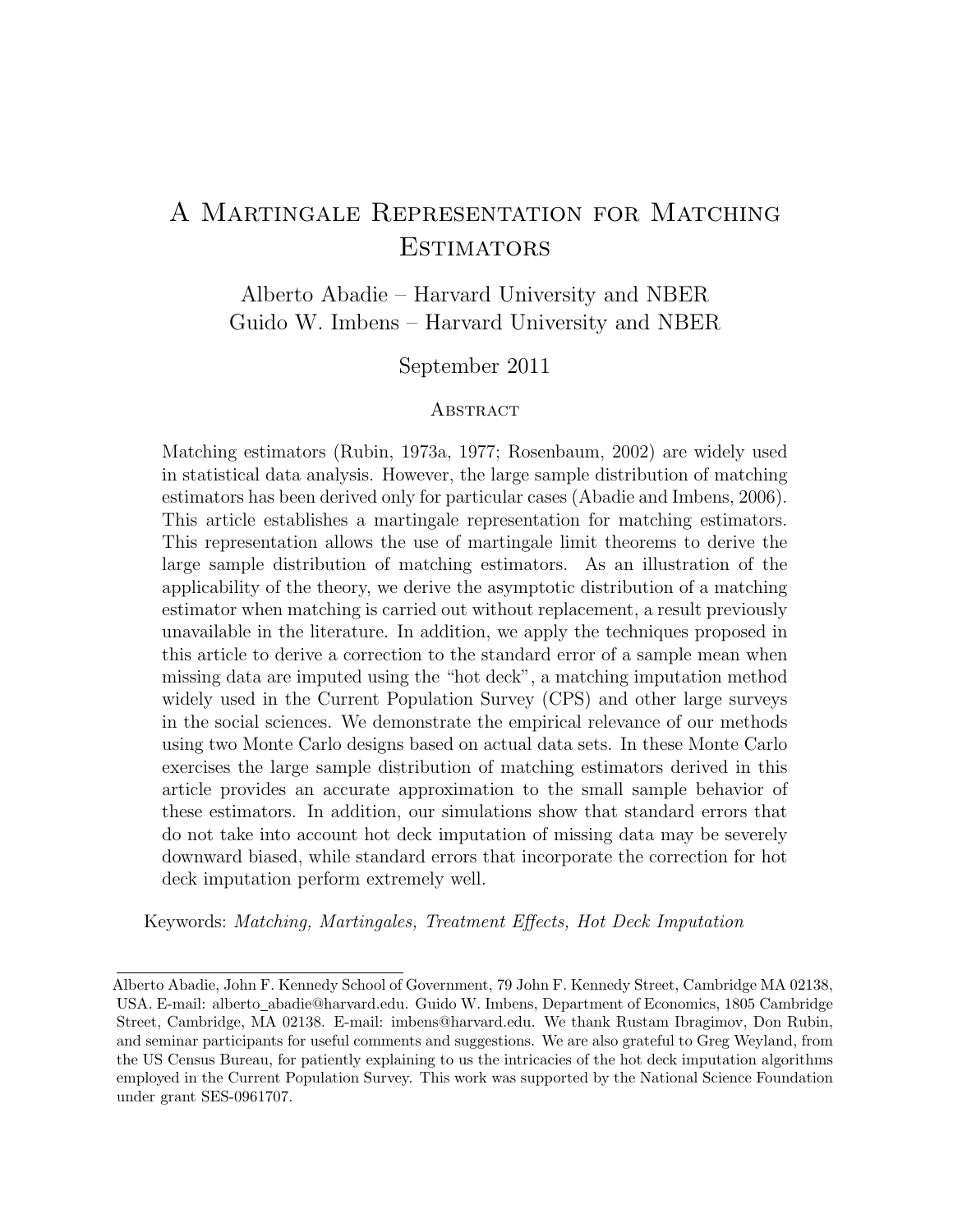## I. Introduction

Matching methods provide simple and intuitive tools for adjusting the distribution of covariates among samples from different populations. Probably because of their transparency and intuitive appeal, matching methods are widely used in evaluation research to estimate treatment effects when all treatment confounders are observed (Rubin, 1977; Dehejia and Wahba, 1999; Rosenbaum, 2002, Hansen, 2004). Matching is also used for the analysis of missing data, where it is often referred to as "hot deck imputation" (Little and Rubin, 2002). As a notorious example, missing weekly earnings are currently imputed using hot deck methods for more than 30 percent of the records with weekly earnings data in the monthly U.S. Current Population Survey (CPS) files (Bollinger and Hirsch, 2009).

In spite of the pervasiveness of matching methods, the asymptotic distribution of matching estimators has been derived only for special cases (Abadie and Imbens, 2006). In the absence of large sample approximation results to the distribution of matching estimators, empirical researchers employing matching methods have sometimes used the bootstrap as a basis for inference. However, recent results have shown that, in general, the bootstrap does not provide valid large sample inference for matching estimators (Abadie and Imbens, 2008). Similarly, the properties of statistics based on data imputed using sequential hot deck methods, like those employed in the CPS and other large surveys, are not wellunderstood, and empirical researchers using these surveys typically ignore missing data imputation issues when they construct standard errors. Andridge and Little (2010) provide a recent survey on hot deck imputation methods.

The main contribution of this article is to establish a martingale representation for matching estimators. This representation allows the use of martingale limit theorems (Hall and Heyde, 1980; Billingsley, 1995; Shorack, 2000) to derive the asymptotic distribution of matching estimators. Because the martingale representation applies to a large class of matching estimators, the applicability of the methods presented in this article is very broad. Despite its simplicity and immediate implications, the martingale representation of matching estimators described in this article seems to have been previously unnoticed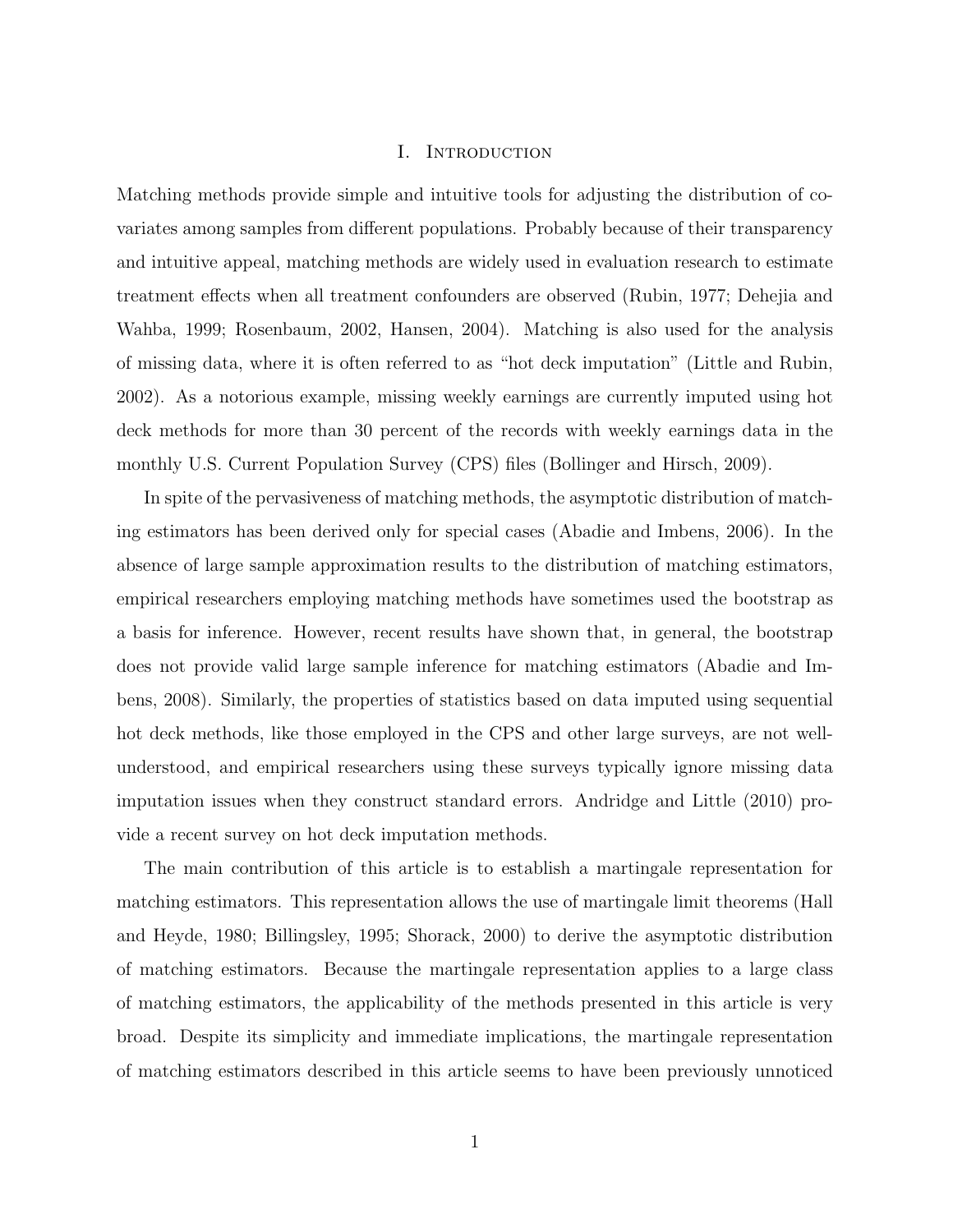in the literature. The use of martingale methods is attractive because the limit behavior of martingale sequences has been extensively studied in the statistics literature (see, for example, Hall and Heyde, 1980).

As an illustration of the usefulness of the theory, we apply the martingale methods proposed in this paper to derive the asymptotic distribution of a matching estimator when matching is carried out without replacement, a result previously unavailable in the literature. In addition, we apply the techniques proposed in this article to derive a correction to the standard error of a sample mean when missing data are imputed using the hot deck.

Finally, we demonstrate the empirical relevance of our methods using two Monte Carlo designs based on actual data sets. In these Monte Carlo exercises the large sample distribution of matching estimators derived in this article provides an accurate approximation to the small sample behavior of these estimators. In addition, our simulations show that standard errors that do not take into account hot deck imputation of missing data may be severely downward biased while standard errors that incorporate the correction for hot deck imputation perform extremely well.

In this article we reserve the term "matching" for procedures that use a small number of matches per unit. Heckman, Ichimura, and Todd (1998) have proposed estimators that treat the number of matches as an increasing function of the sample size. Under certain conditions, these estimators have asymptotically linear representations, so their large sample distributions can be derived using the standard machinery for asymptotically linear estimators. In contrast, despite the pervasiveness of matching estimators that use a small number of matches (e.g., hot deck imputation in the CPS), the previous literature does not provide a general framework for establishing their large sample properties.

The rest of the article is organized as follows. Section II describes matching estimators. Section III presents the main result of the article, which establishes a martingale representation for matching estimators. In section IV, we apply martingale techniques to analyze the large sample properties of a matching estimator when matching is carried out without replacement. In section V, we apply martingale techniques to study hot deck imputation.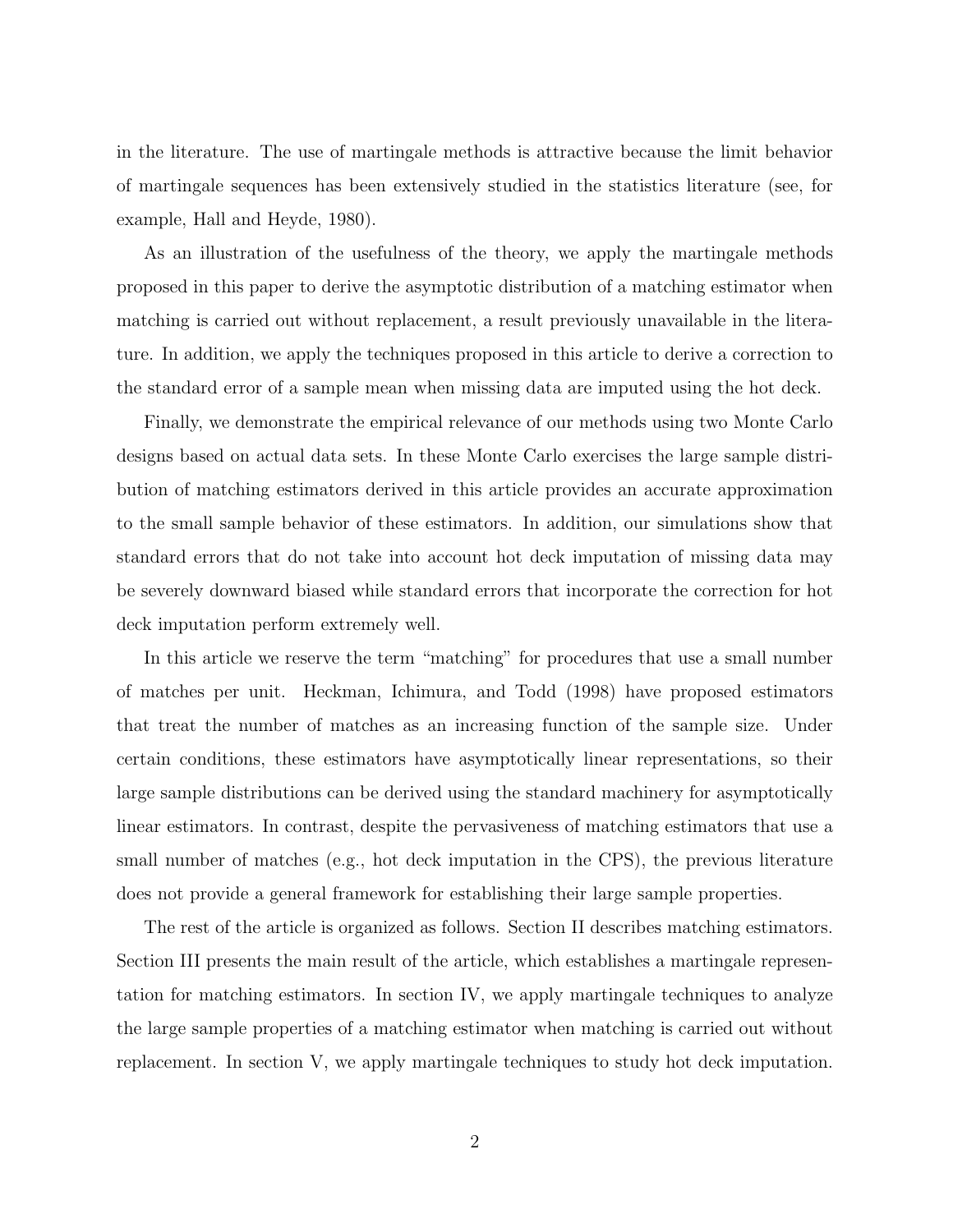Section VI describes the Monte Carlo simulation exercises and reports the results. Section VII concludes.

## II. MATCHING ESTIMATORS

Let W be a binary variable that indicates membership to a particular population of interest. Empirical researchers often compare the distributions of some variable,  $Y$ , between units with  $W = 1$  and units with  $W = 0$  after adjusting for the differences in a  $(k \times 1)$  vector of observed covariates,  $X$ . For example, in discrimination litigation research,  $W$  may represent membership in a certain demographic group,  $Y$  may represent labor wages, and  $X$  may represent a vector of variables describing job and/or worker characteristics. In evaluation research, W typically indicates exposure to an active treatment or intervention, Y is an outcome of interest, and X is a vector of observed confounders. As in that literature, we will say that units with  $W = 1$  are "treated" and units with  $W = 0$  are "untreated". Let

$$
\tau = E[Y|W=1] - E\Big[E[Y|X,W=0]\Big|W=1\Big].
$$
\n(1)

In evaluation research,  $\tau$  is given a causal interpretation as the "average treatment effect on the treated" under unconfoundedness assumptions (Rubin, 1977). Applied researchers often use matching methods to estimate  $\tau$ . Other parameters of interest that can be estimated by matching methods include: (i) the "average treatment effect" on the entire population, which is of widespread interest in evaluation studies, (ii) parameters that focus on features of the distribution of  $Y$  other than the mean, (iii) parameters estimated by hot deck imputation methods in the presence of missing data. Rosenbaum (2002), Imbens (2004), and Rubin (2006) provide detailed surveys of the literature. For concreteness, and to avoid tedious repetition or unnecessary abstraction, in this section we discuss matching estimation of  $\tau$  only. While our main focus is on "treatment effect" parameters, in section V we show that the techniques proposed in this article can be applied in the context of missing data imputation. The two contexts are intimately related, because estimating treatment effects can be seen as a missing data problem (Rubin 1974, Rosenbaum and Rubin, 1983).

Also, to avoid notational clutter, we consider only estimators with a fixed number of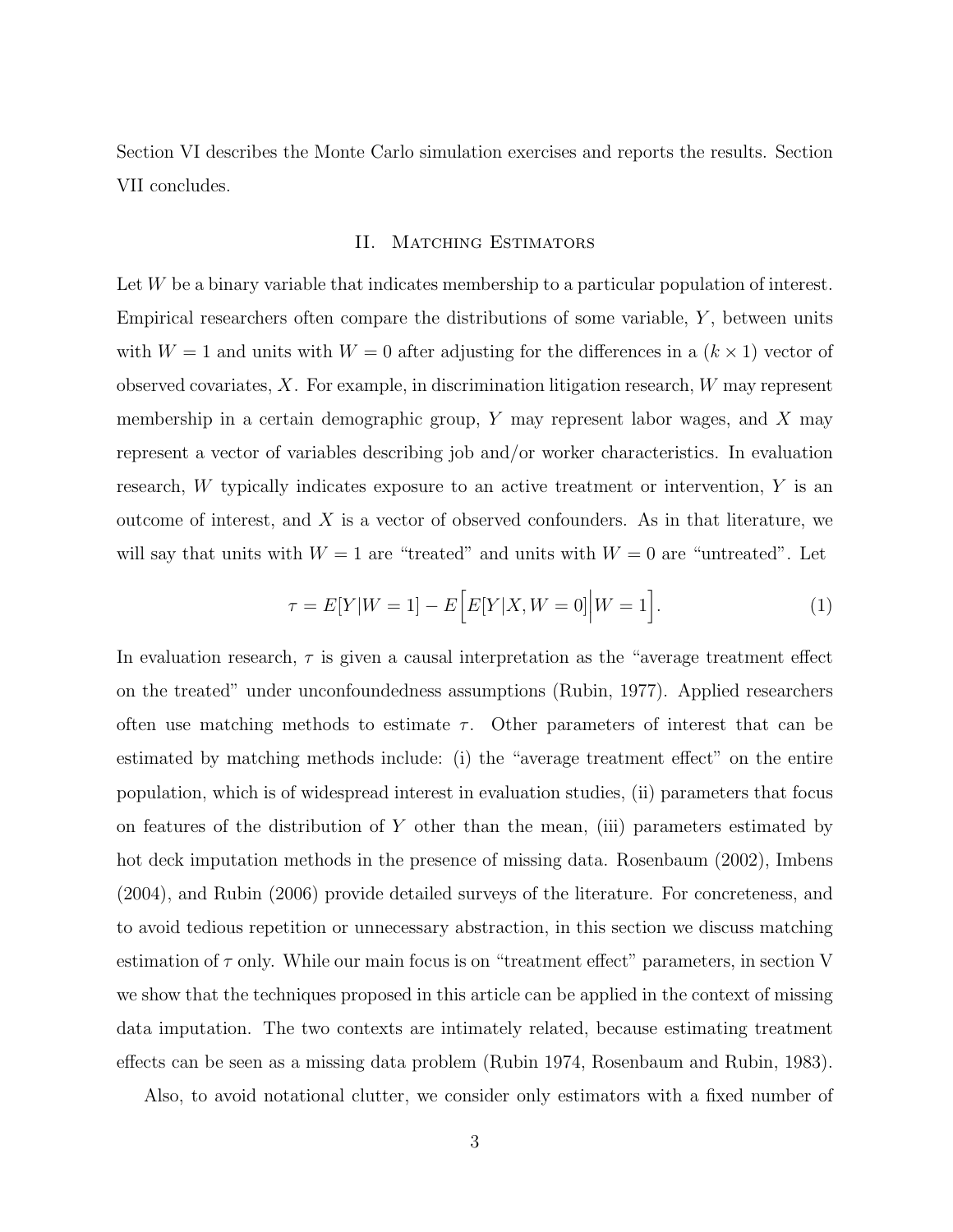matches, M, per unit. However, as it will be explained later, our techniques can also be applied to estimators for which the number of matches may differ across units (see, e.g., Hansen, 2004).

Consider two random samples of sizes  $N_0$  and  $N_1$  of untreated and treated units, respectively. Pooling these two samples, we obtain a sample of size  $N = N_0 + N_1$  containing both treated and untreated units. For each unit in the pooled sample we observe the triple  $(Y, X, W)$ . For each treated unit i, let  $\mathcal{J}_M(i)$  be the indices of M untreated units with values in the covariates similar to  $X_i$  (where M is some small positive integer). In other words,  $\mathcal{J}_M(i)$  is a set of M matches for observation i. To simplify notation, we will assume that at least one of the variables in the vector  $X$  has a continuous distribution, so perfect matches happen with probability zero. Let  $\|\cdot\|$  be some norm in  $\mathbb{R}^k$  (typically the Euclidean norm). Let  $1_A$  be the indicator function for the event A. For matching with replacement  $\mathcal{J}_M(i)$  consists of the indices of the M untreated observations with the closest value covariate values to  $X_i$ :

$$
\mathcal{J}_M(i) = \left\{ j \in \{1, ..., N\} \text{ s.t. } W_j = 0, \left( \sum_{k=1}^N (1 - W_k) 1_{\{\|X_i - X_j\| \le \|X_i - X_k\|\}} \right) \le M \right\}.
$$

For matching without replacement, the elements of  $\{\mathcal{J}_M(i) \text{ s.t. } W_i = 1\}$  are non-overlapping subsets of  $\{j \in \{1, ..., N\}$  s.t.  $W_j = 0\}$ , chosen to minimize the sum of the matching discrepancies:

$$
\sum_{i=1}^{N} W_i \sum_{j \in \mathcal{J}_M(i)} \|X_i - X_j\|.
$$

In both cases, the matching estimator of  $\tau$  is defined as:

$$
\widehat{\tau} = \frac{1}{N_1} \sum_{i=1}^{N} W_i \left( Y_i - \frac{1}{M} \sum_{j \in \mathcal{J}_M(i)} Y_j \right). \tag{2}
$$

Many other matching schemes are possible (see, e.g., Gu and Rosenbaum, 1993; Rosenbaum, 2002; Hansen, 2004; Diamond and Sekhon, 2008; Iacus, King, and Porro, 2009), and the results in this article are of broad generality. However, as discussed above, our results pertain to matching estimators that employ a small number,  $M$ , of matches per unit.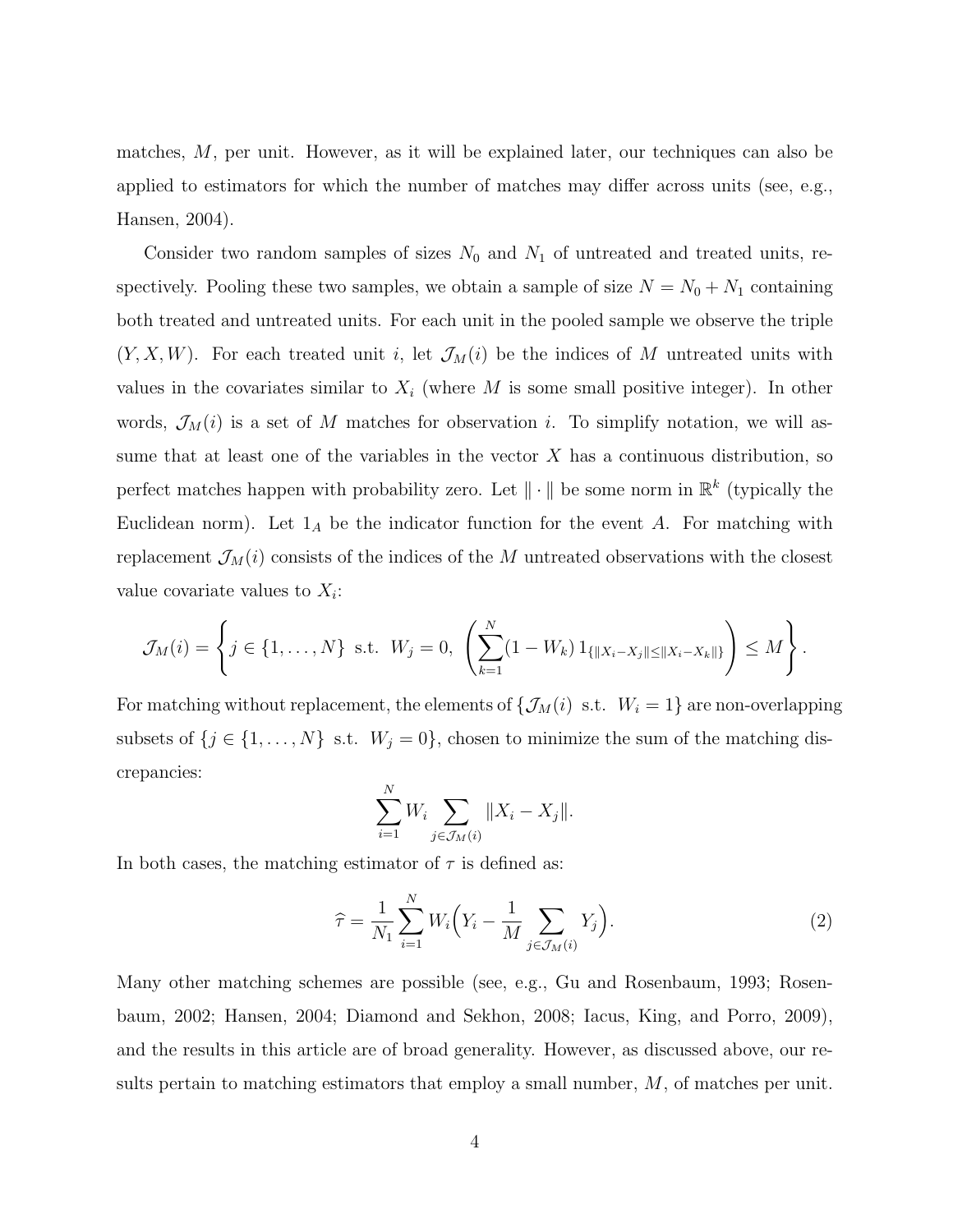Heckman, Ichimura, and Todd (1998) have proposed "kernel matching" estimators, which require that the number of matches increase with the sample size (with  $M \to \infty$  as  $N \to \infty$ ) in order to consistently estimate the conditional expectation function  $E[Y|X, W = 0]$  in equation (1). In addition, the results of this article apply to estimators that match directly on the covariates, X, and do not directly apply to matching on the estimated propensity score (Rosenbaum and Rubin, 1983). Abadie and Imbens (2010) derive an adjustment to the distribution of the propensity score matching estimators for the case when the propensity score is not known, so matching is done on a first step estimator of the propensity score.

#### III. A Martingale Representation for Matching Estimators

This section derives a martingale representation for matching estimators. For  $w \in \{0, 1\}$ , let  $\mu_w(x) = E[Y|X=x, W=w]$  and  $\sigma_w^2(x) = \text{var}(Y|X=x, W=w)$ . Given equation (2), we can write  $\hat{\tau} - \tau = D_N + R_N$ , where

$$
D_N = \frac{1}{N_1} \sum_{i=1}^N W_i (\mu_1(X_i) - \mu_0(X_i) - \tau)
$$
  
+ 
$$
\frac{1}{N_1} \sum_{i=1}^N W_i ((Y_i - \mu_1(X_i)) - \frac{1}{M} \sum_{j \in \mathcal{J}_M(i)} (Y_j - \mu_0(X_j)),
$$

and

$$
R_N = \frac{1}{N_1} \sum_{i=1}^N W_i \Big( \mu_0(X_i) - \frac{1}{M} \sum_{j \in \mathcal{J}_M(i)} \mu_0(X_j) \Big).
$$

The term  $R_N$  is the conditional bias of matching estimator described in Abadie and Imbens (2006). This term is zero if all matches are perfect (that is, if all matching discrepancies,  $X_i - X_j$  for  $j \in \mathcal{J}_M(i)$ , are zero), or if the regression  $\mu_0$  is a constant function. In most cases of interest, however, this term is different from zero, as perfect matches happen with probability zero for continuous covariates. The order of magnitude of  $R_N$  depends on the number of continuous covariates, as well as the magnitude of  $N_0$  relative to  $N_1$ . Under appropriate conditions  $\sqrt{N}_1 R_N$  converges in probability to zero (see section IV for the case of matching without replacement, or Abadie and Imbens, 2006, for the case of matching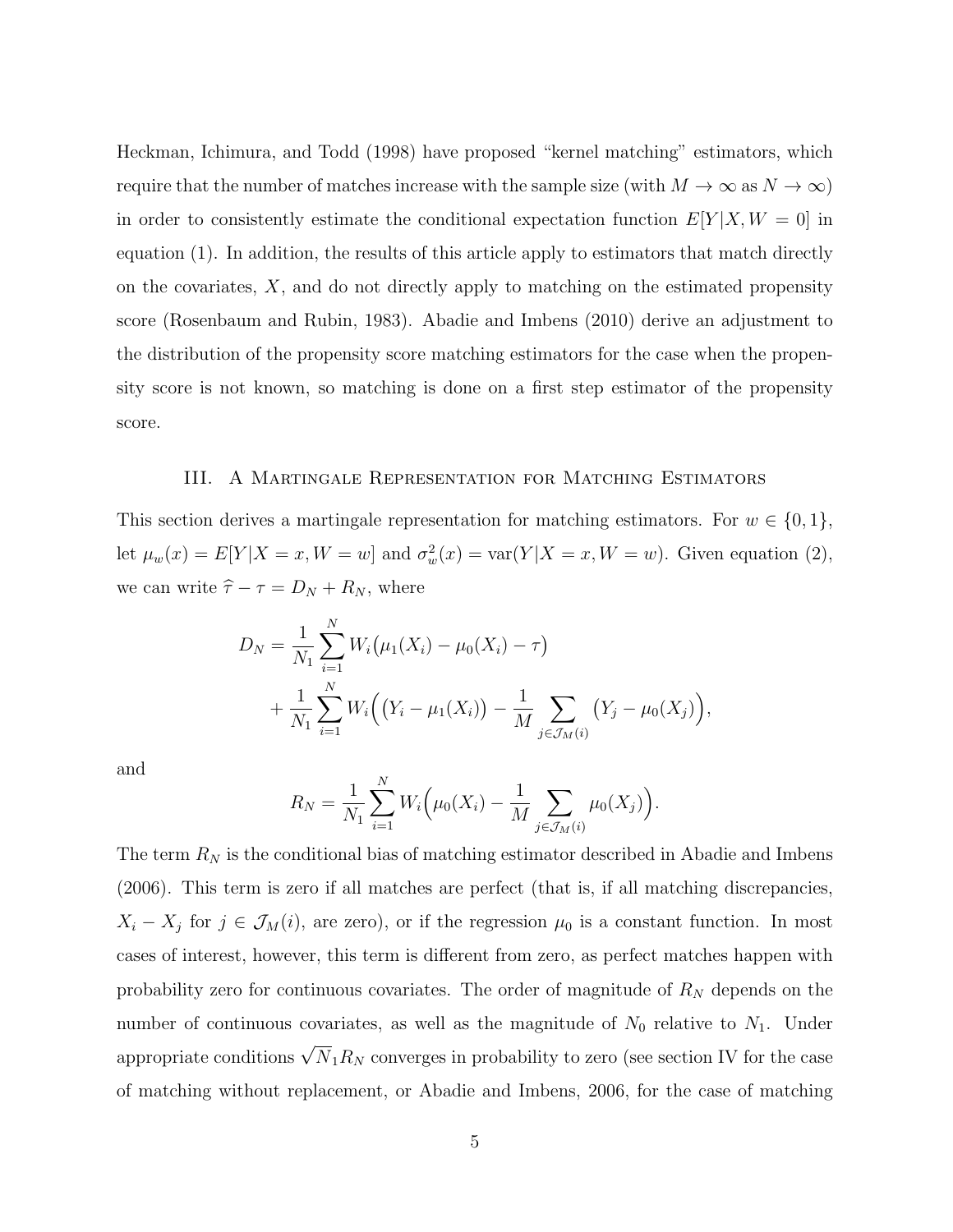with replacement).

Next, it will be shown that the term  $D_N$  is a martingale array with respect to a certain filtration. First notice that:

$$
D_N = \frac{1}{N_1} \sum_{i=1}^N W_i (\mu_1(X_i) - \mu_0(X_i) - \tau)
$$
  
+ 
$$
\frac{1}{N_1} \sum_{i=1}^N \left( W_i - (1 - W_i) \frac{K_{N,i}}{M} \right) (Y_i - \mu_{W_i}(X_i)),
$$

where  $K_{N,i}$  is the number of times that observation i (with  $W_i = 0$ ) is used as a match:

$$
K_{N,i} = \sum_{j=1}^N 1_{\{i \in \mathcal{J}_M(j)\}}.
$$

Therefore, we can write:

$$
\sqrt{N_1}D_N=\sum_{k=1}^{2N}\xi_{N,k},
$$

where

$$
\xi_{N,k} = \begin{cases} \frac{1}{\sqrt{N_1}} W_k \big( \mu_1(X_k) - \mu_0(X_k) - \tau \big) & \text{if } 1 \le k \le N, \\ \frac{1}{\sqrt{N_1}} \left( W_{k-N} - (1 - W_{k-N}) \frac{K_{N,k-N}}{M} \right) \big( Y_{k-N} - \mu_{W_{k-N}}(X_{k-N}) \big) & \text{if } N+1 \le k \le 2N. \end{cases}
$$

Let  $\mathbf{X}_N = \{X_1, \ldots, X_N\}$  and  $\mathbf{W}_N = \{W_1, \ldots, W_N\}$ . Consider the  $\sigma$ -fields  $\mathcal{F}_{N,k} = \sigma\{\mathbf{W}_N, \sigma\}$  $X_1, \ldots, X_k$  for  $1 \leq k \leq N$  and  $\mathcal{F}_{N,k} = \sigma \{\mathbf{W}_N, \mathbf{X}_N, Y_1, \ldots, Y_{k-N}\}$  for  $N+1 \leq k \leq 2N$ . Then, and this is the key insight in this article,

$$
\left\{\sum_{j=1}^{i} \xi_{N,j}, \mathcal{F}_{N,i}, 1 \leq i \leq 2N\right\}
$$

is a martingale for each  $N \geq 1$ . As a result, the asymptotic behavior of  $\sqrt{N_1}D_N$  can be analyzed using martingale methods. This martingale representation holds no matter whether matching is done with or without replacement, whether a fixed or a variable number of matches per unit are used, or which particular distance metric is employed to measure the matching discrepancies. Regardless of the choice of matching scheme, if matches depend only on the covariates X, a martingale representation holds for  $\sqrt{N_1}D_N$ .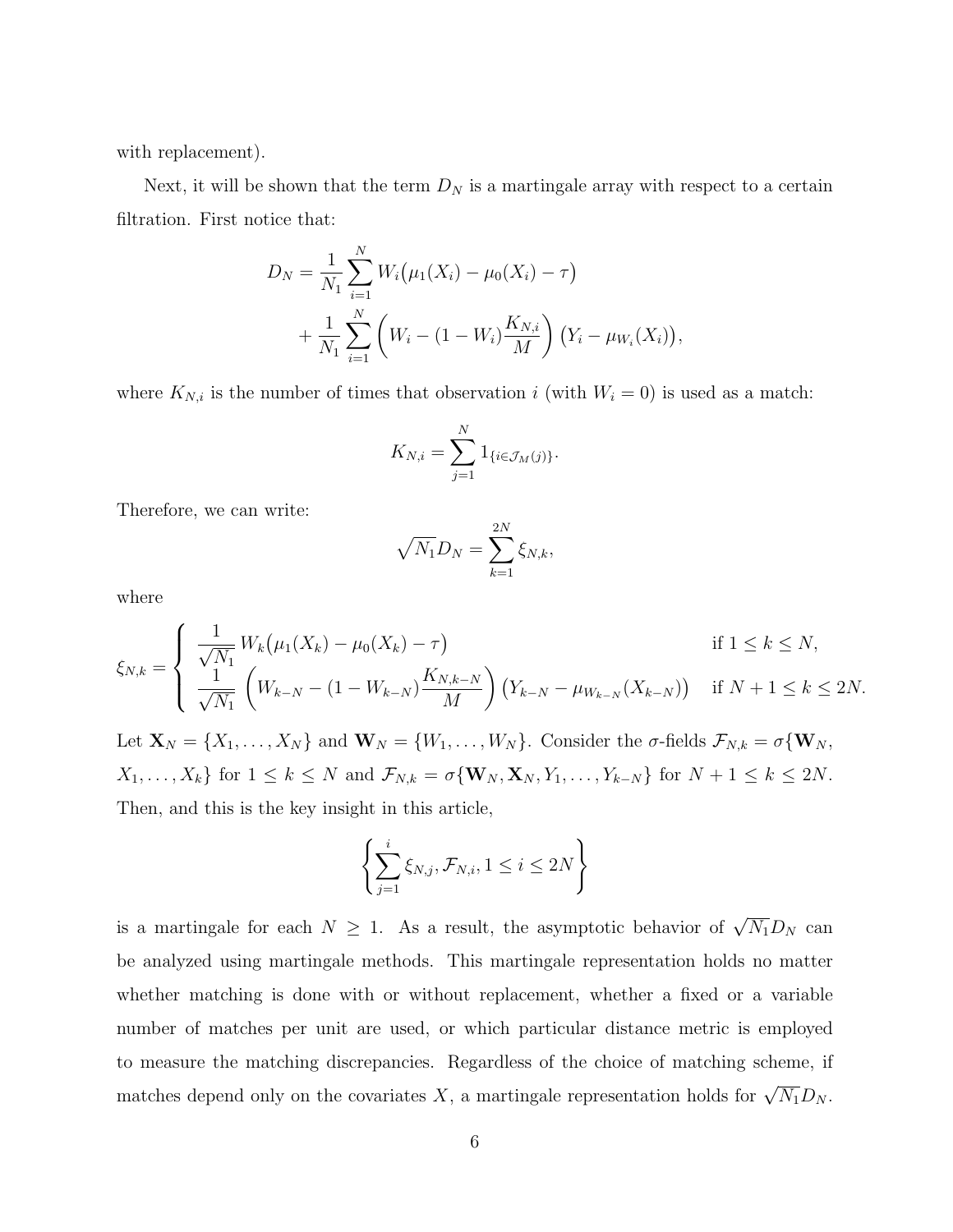The reason is that no matter how matching is implemented, (i) the number of times that unit k is used as a match,  $K_{N,k}$ , is a deterministic function of  $\mathbf{X}_N$  and  $\mathbf{W}_N$ , and (ii)  $E[Y_k - \mu_{W_k}(X_k) | \mathbf{X}_N, \mathbf{W}_N, Y_1, \dots, Y_{k-1}] = 0.$ 

So far, we have considered the case where  $K_{N,i}$  is fixed given  $\mathbf{X}_N$  and  $\mathbf{W}_N$ , for all  $1 \leq i \leq N$ . This assumption does not hold for certain matching schemes that break matching ties using randomization. Notice, however, that any sequence of randomized tie-breaks can be included in the set of variables that span  $\mathcal{F}_{N,k}$  for  $N+1 \leq k \leq 2N$  to preserve the martingale representation of  $D_N$ . As a result, our derivations extend easily to randomized matching methods.

## IV. APPLICATION: MATCHING WITHOUT REPLACEMENT

In this section, we illustrate the usefulness of the martingale representation of matching estimators by deriving the asymptotic distribution of a matching estimator when matching is done without replacement, so  $K_{N,i} \in \{0,1\}$  for every unit i with  $W_i = 0$ . To simplify the exposition we obviate some regularity conditions in the derivations. A precise statement of the result, including all regularity conditions, is provided at the end of the section.

For  $1 \leq k \leq N$ , the conditional variances of the martingale differences are given by:

$$
E[\xi_{N,k}^2 | \mathcal{F}_{N,k-1}] = \frac{1}{N_1} W_k E[(\mu_1(X_k) - \mu_0(X_k) - \tau)^2 | \mathcal{F}_{N,k-1}]
$$
  
= 
$$
\frac{1}{N_1} W_k E[(\mu_1(X_k) - \mu_0(X_k) - \tau)^2 | W_k = 1].
$$

For  $N + 1 \le k \le 2N$ , the conditional variances of the martingale differences are given by:

$$
E[\xi_{N,k}^{2}|\mathcal{F}_{N,k-1}] = \frac{1}{N_{1}}E\left[\left(W_{k-N} - (1 - W_{k-N})\frac{K_{N,k-N}}{M}\right)^{2}\left(Y_{k-N} - \mu_{W_{k-N}}(X_{k-N})\right)^{2}\bigg|\mathcal{F}_{N,k-1}\right]
$$

$$
= \frac{1}{N_{1}}\left(W_{k-N}\sigma_{1}^{2}(X_{k-N}) + (1 - W_{k-N})\frac{K_{N,k-N}}{M^{2}}\sigma_{0}^{2}(X_{k-N})\right)
$$

$$
= \frac{1}{N_{1}}W_{k-N}\left(\sigma_{1}^{2}(X_{k-N}) + \frac{\sigma_{0}^{2}(X_{k-N})}{M}\right) + r_{N,k-N},
$$

where

$$
r_{N,k-N} = \frac{1}{N_1} \left( (1 - W_{k-N}) \frac{K_{N,k-N}}{M^2} \sigma_0^2(X_{k-N}) - W_{k-N} \frac{\sigma_0^2(X_{k-N})}{M} \right).
$$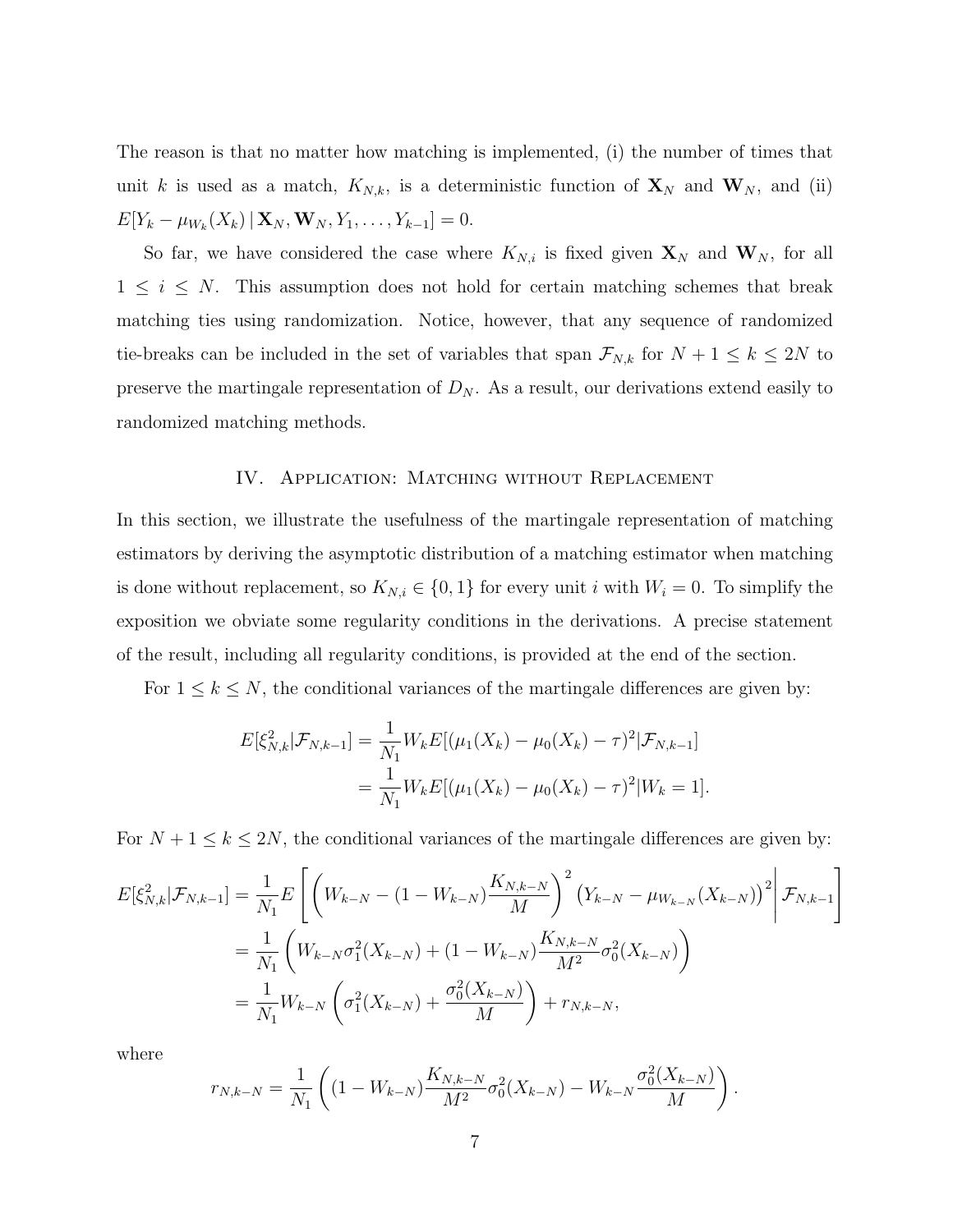Assume that the conditional variance function  $\sigma_0^2(x)$  is Lipschitz-continuous, with Lipschitz constant equal to  $c_{\sigma_0^2}$ . For  $1 \leq i \leq N$  such that  $W_i = 1$ , let  $||U_{N_0,N_1,i}^{(M,m)}||$  be the *m*-th matching discrepancy for treated unit i when untreated units are matched without replacement to treated units in such a way that the sum of the matching discrepancies is minimized. That is, if unit i is a treated observation, and unit j is the m-th match for unit i, then  $||U_{N_0,N_1,i}^{(M,m)}|| = ||X_i - X_j||$ . Lipschitz-continuity of  $\sigma_0^2(x)$  implies:

$$
\left|\sum_{k=N+1}^{2N} r_{N,k-N}\right| \leq \frac{c_{\sigma_0^2}}{M^2} \frac{1}{N_1} \sum_{i=1}^{N} \sum_{m=1}^{M} W_i ||U_{N_0,N_1,i}^{(M,m)}||.
$$

Because the average matching discrepancy converges to zero in probability (see Proposition 1 in the appendix for a stronger result), the Weak Law of Large Numbers implies

$$
\sum_{k=1}^{2N} E[\xi_{N,k}^2 | \mathcal{F}_{N,k-1}] \stackrel{p}{\to} \sigma^2,
$$

where

$$
\sigma^2 = E[(\mu_1(X) - \mu_0(X) - \tau)^2 | W = 1] + E\left[\sigma_1^2(X) + \frac{\sigma_0^2(X)}{M}\middle| W = 1\right].
$$
 (3)

In view of this result, to apply a Martingale Central Limit Theorem to  $D_N$ , it is sufficient to check the Lindeberg condition,

$$
\sum_{k=1}^{2N} E[\xi_{N,k}^2 1_{\{|\xi_{N,k}| \ge \varepsilon\}}] \to 0 \quad \text{for all } \varepsilon > 0
$$

(Billingsley, 1995, see Hall and Heyde, 1980, and Shorack, 2000, for alternative conditions). Because for all  $\delta > 0$ ,  $|\xi_{N,k}|^2 1_{\{|\xi_{N,k}| \geq \varepsilon\}} \varepsilon^{\delta} \leq |\xi_{N,k}|^{2+\delta}$ , it follows that Lindeberg's condition is implied by Lyapounov's condition:

$$
\sum_{k=1}^{2N} E[|\xi_{N,k}|^{2+\delta}] \to 0 \quad \text{for some } \delta > 0,
$$

For the matching estimators considered in this section, Lyapounov's condition can be established imposing regularity conditions on the existence of moments (like condition (iii) in the statement of Theorem 1 below). Then, the Central Limit Theorem for Triangular Martingale Arrays implies:

$$
\sqrt{N_1}D_N \stackrel{d}{\longrightarrow} N(0, \sigma^2).
$$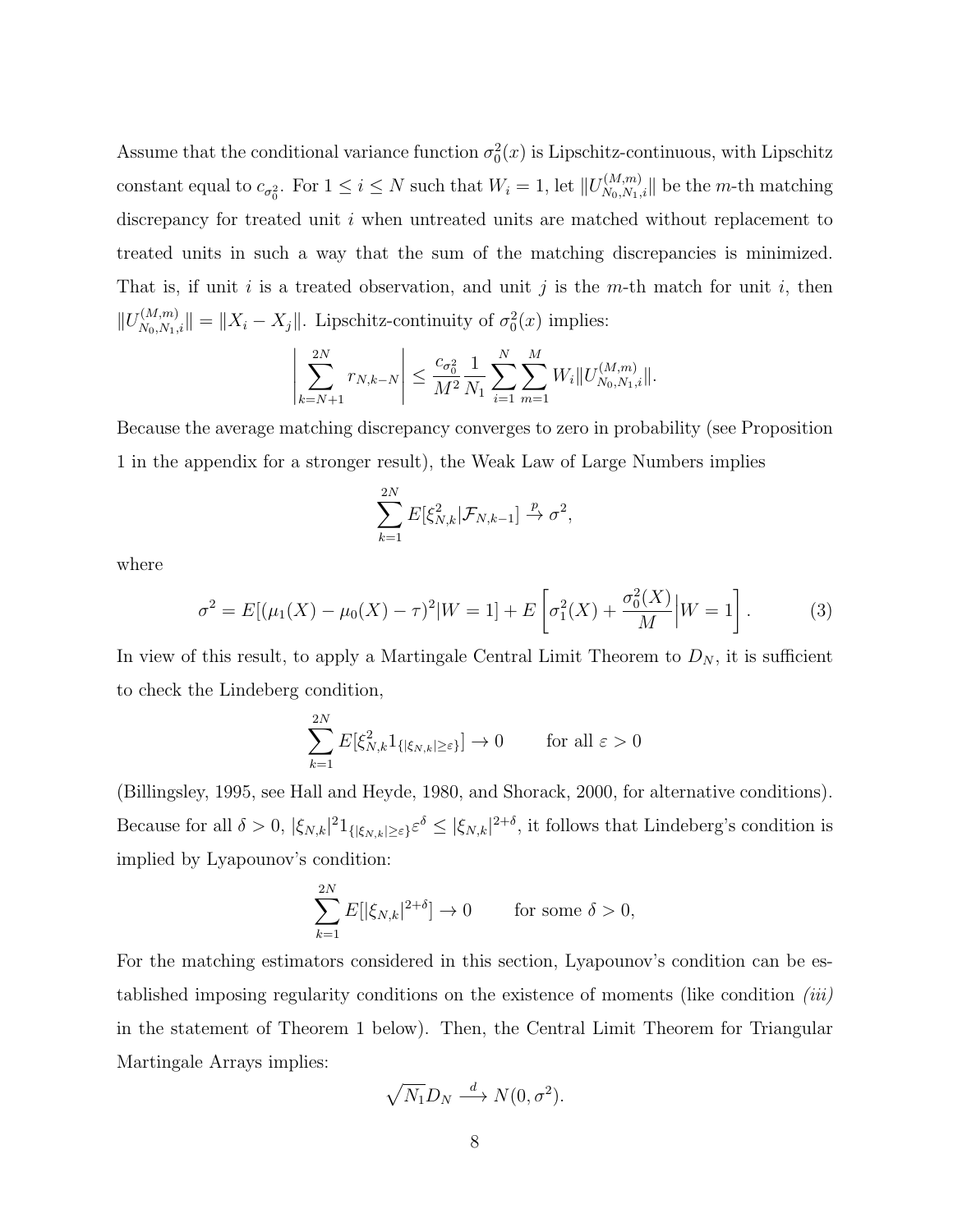The proof concludes by showing that  $\sqrt{N_1}R_N \stackrel{p}{\rightarrow} 0$ . If  $\mu_0$  is Lipschitz-continuous, then there exists a constant  $c_{\mu_0}$  such that

$$
\sqrt{N_1}R_N \le c_{\mu_0} \frac{1}{\sqrt{N_1}} \frac{1}{M} \sum_{i=1}^N \sum_{m=1}^M W_i ||U_{N_0, N_1, i}^{(M, m)}||.
$$

Proposition 1 in the appendix shows that under some conditions, and if there exists  $c > 0$ and  $r > k$  where k is the number of (continuous) covariates, such that  $N_1^r/N_0 \leq c$ , then,

$$
\frac{1}{\sqrt{N_1}} \sum_{i=1}^{N} \sum_{m=1}^{M} W_i ||U_{N_0, N_1, i}^{(M, m)}|| \stackrel{p}{\to} 0,
$$

so  $\sqrt{N_1}R_N$  vanishes asymptotically.

We now collect in a Theorem the result of this section along with precise regularity conditions.

THEOREM 1: Suppose that (i)  ${Y_i, X_i, W_i}_{i=1}^N$  is a pooled sample of  $N_1$  treated and  $N_0$  untreated observations obtained by random sampling from their respective population counterparts, (ii) the support of X given  $W = 1$  is a subset of the support of X given  $W = 0$ , (iii) for some  $\delta > 0$ , and  $w = 0, 1$ ,  $E[|Y|^{2+\delta}|X=x, W=w]$  is bounded on the support of X given  $W = w$ , (iv) the functions  $\mu_0(\cdot)$  and  $\sigma_0^2(\cdot)$  are Lipschitz-continuous, and (v)  $(1/$ √  $\overline{N_1}$ )  $\sum_{i=1}^N \sum_{m=1}^M W_i ||U_{N_0,N_1,i}^{(M,m)}|| \stackrel{p}{\to} 0$  as  $N_1 \to \infty$ . Then,  $\sqrt{N_1}(\hat{\tau} - \tau) \stackrel{d}{\to} N(0, \sigma^2)$  as  $N_1 \to \infty$ .

Assumption  $(v)$  in Theorem 1 is not primitive and Proposition 1 in the appendix provides a set of primitive regularity conditions under which assumption  $(v)$  holds. The conditions of Proposition 1 assume that all covariates have continuous distributions. This is done without loss of generality for large enough samples. As sample sizes increase discrete covariates with a finite number of support points are perfectly matched, so they can be easily dealt with by conditioning on their values, in which case  $k$  is equal to the number of continuous covariates in X. In practice, however, discrete covariates may not be perfectly matched, and may therefore contribute to the bias of the matching estimator.

The proof of Proposition 1 indicates that the support conditions in this proposition can also be relaxed. However, the requirement that the size of the untreated group is of larger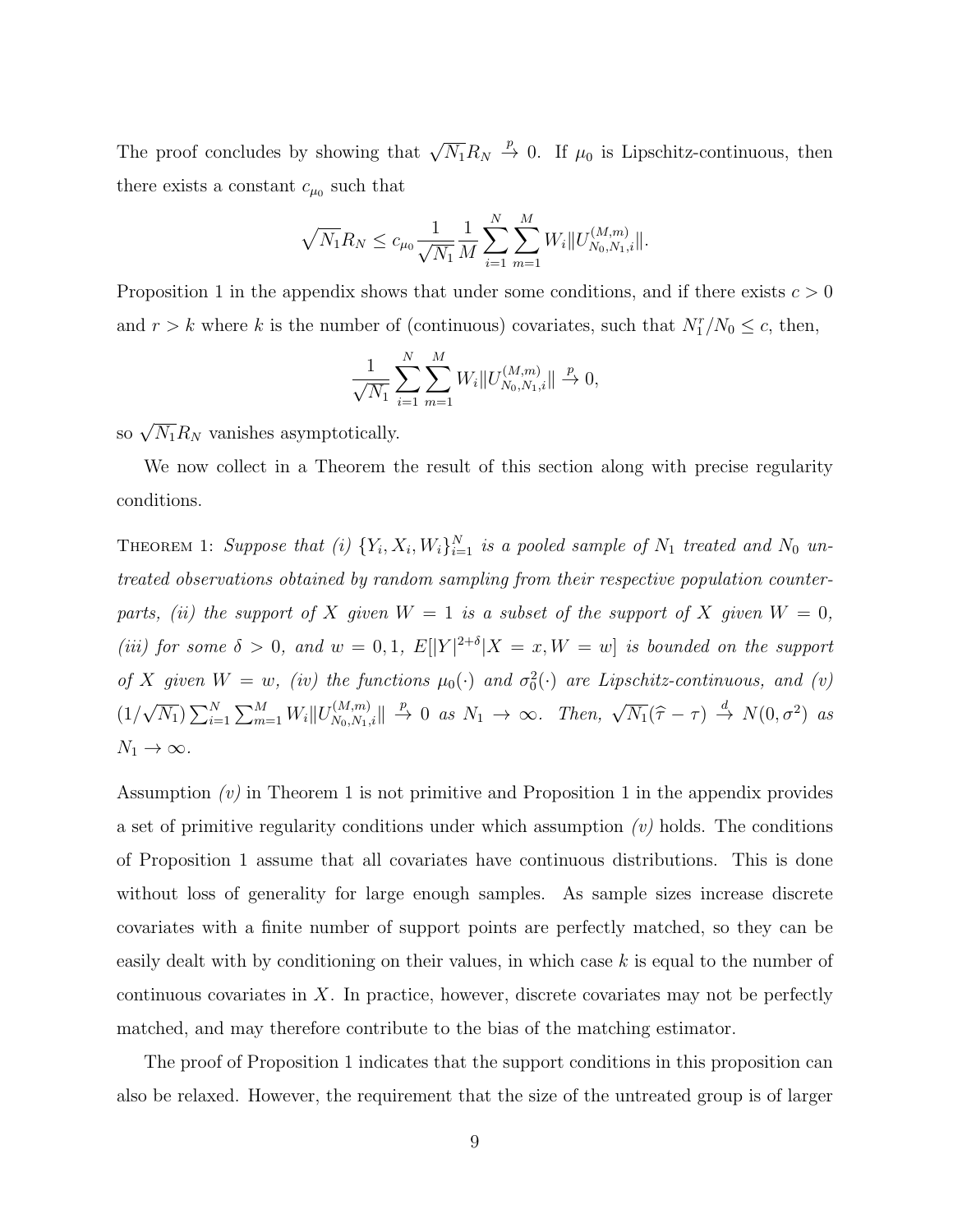order of magnitude than the size of the treated group (implied by  $N_1^r/N_0 \leq c$  for  $c > 0$  and  $r > k$ ) is crucial to the result in the proposition. To see that  $r = 1$  is not sufficient (even in the one-dimensional case where  $k = 1$ , consider the case with  $M = 1$  and  $N_0 = N_1$ . Then, because matching is done without replacement and all treated units are matched, the matching estimator is equal to the difference in sample means of Y between treated and nontreated, regardless of the total sample size N.

Proposition 1 provides conditions under which matching discrepancies are negligible in large samples. In practical terms, Proposition 1 demonstrates the benefits of having a large "donor pool" of control units for matching estimators. However, for any given sample matching discrepancies are observed, and researchers can assess the quality of the matches directly from the data.

When matching discrepancies are large the resulting bias can be eliminated or reduced using the bias correction techniques in Rubin (1973b), Quade (1982), and Abadie and Imbens (2011). These authors propose a bias-corrected matching estimator that adjusts each matched pair for its contribution to the conditional bias term:

$$
\widehat{\tau}_{bc} = \frac{1}{N_1} \sum_{i=1}^{N} W_i \Big( (Y_i - \widehat{\mu}_0(X_i)) - \frac{1}{M} \sum_{j \in \mathcal{J}_M(i)} (Y_j - \widehat{\mu}_0(X_{j(i)})) \Big), \tag{4}
$$

where  $\hat{\mu}_0(\cdot)$  is an estimator of  $\mu_0(\cdot)$ . Under certain conditions, Abadie and Imbens (2011) show that this bias-correction technique eliminates the asymptotic bias of a matching with replacement estimator without affecting its asymptotic variance.

Straightforward calculations show that the variance estimator

$$
\hat{\sigma}^2 = \frac{1}{N_1 - 1} \sum_{i=1}^{N} W_i \left( Y_i - \frac{1}{M} \sum_{j \in \mathcal{J}_M(i)} Y_j - \hat{\tau} \right)^2
$$
(5)

is consistent for  $\sigma^2$ . Despite the simplicity of this result, to our knowledge the validity of  $\hat{\sigma}^2/N_1$  as an estimator of the variance of  $\hat{\tau}$  when matching is done without replacement has not been established previously. Conversely, it is known that  $\frac{\partial^2}{N_1}$  is not a valid estimator of the variance of  $\hat{\tau}$  when matching is done with replacement (Abadie and Imbens, 2006).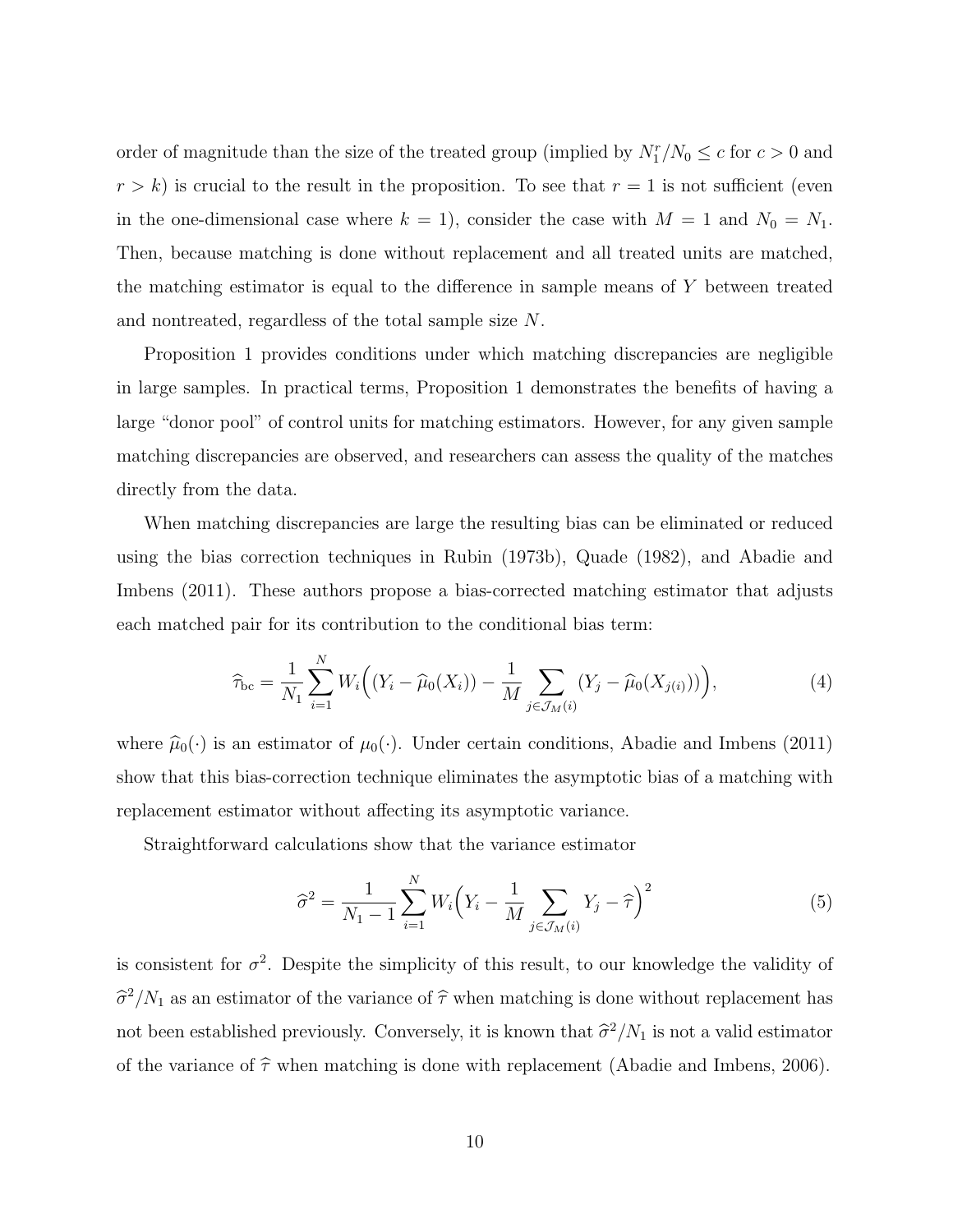## V. Application: Hot Deck Imputation

In this section, we consider a "cell hot deck" imputation scheme where incomplete records of Y are imputed using complete observations within the same "cell" of the covariates, X. That is, the support of the covariates is partitioned into T cells,  $C_1, \ldots, C_T$ , and each incomplete record of Y is filled using a complete record from the same cell. Other hot deck imputation procedures are possible (see, for example, Little and Rubin, 2002). However, the cell hot deck methods is probably the most widely used in practice, as it is the one used by the US Census Bureau to impute missing data in the Current Population Survey (CPS), the decennial census, the Survey of Income and Program Participation (SIPP), and other large surveys. Derivations similar to the ones presented in this section can be applied to alternative hot deck imputation schemes.

Let W be an indicator for complete record, that is  $W = 1$  indicates that Y is observed. Cell hot deck imputation methods like the one employed in the CPS can be justified by the assumption that Y is independent of  $(X, W)$  conditional on  $X \in \mathcal{C}_t$ , for  $1 \le t \le T$ . This is sometimes referred to as the cell mean model assumption (Brick, Kalton and Kim, 2004). This may be a strong assumption in many contexts where data are imputed using the cell hot deck. However, without this assumption or a similar one, in general the cell hot deck will produce inconsistent estimators. Therefore, in our analysis we adopt the cell mean model assumption. Also, we restrict our derivations to the case of simple random sampling. In practice, Let  $\mu = E[Y], \mu(x) = E[Y|X=x], \mu_t = E[Y|X \in \mathcal{C}_t]$  and  $\sigma_t^2 = \text{var}(Y|X \in \mathcal{C}_t)$ . Let  $j(i)$  be the index of the observation used to impute Y for observation i (if  $W_i = 1$ , then  $j(i) = i$ . Let

$$
\bar{Y} = \frac{1}{N} \sum_{i=1}^{N} Y_{j(i)}
$$
\n
$$
= \frac{1}{N} \sum_{i=1}^{N} W_i (1 + K_{N,i}) Y_i,
$$
\n(6)

where now  $K_{N,i}$  is the number of times that observation i is used to impute an incomplete record. The variables  $K_{N,i}$  depend on how imputations are chosen from the complete records within a cell. One possibility is the random cell hot deck, which imputes missing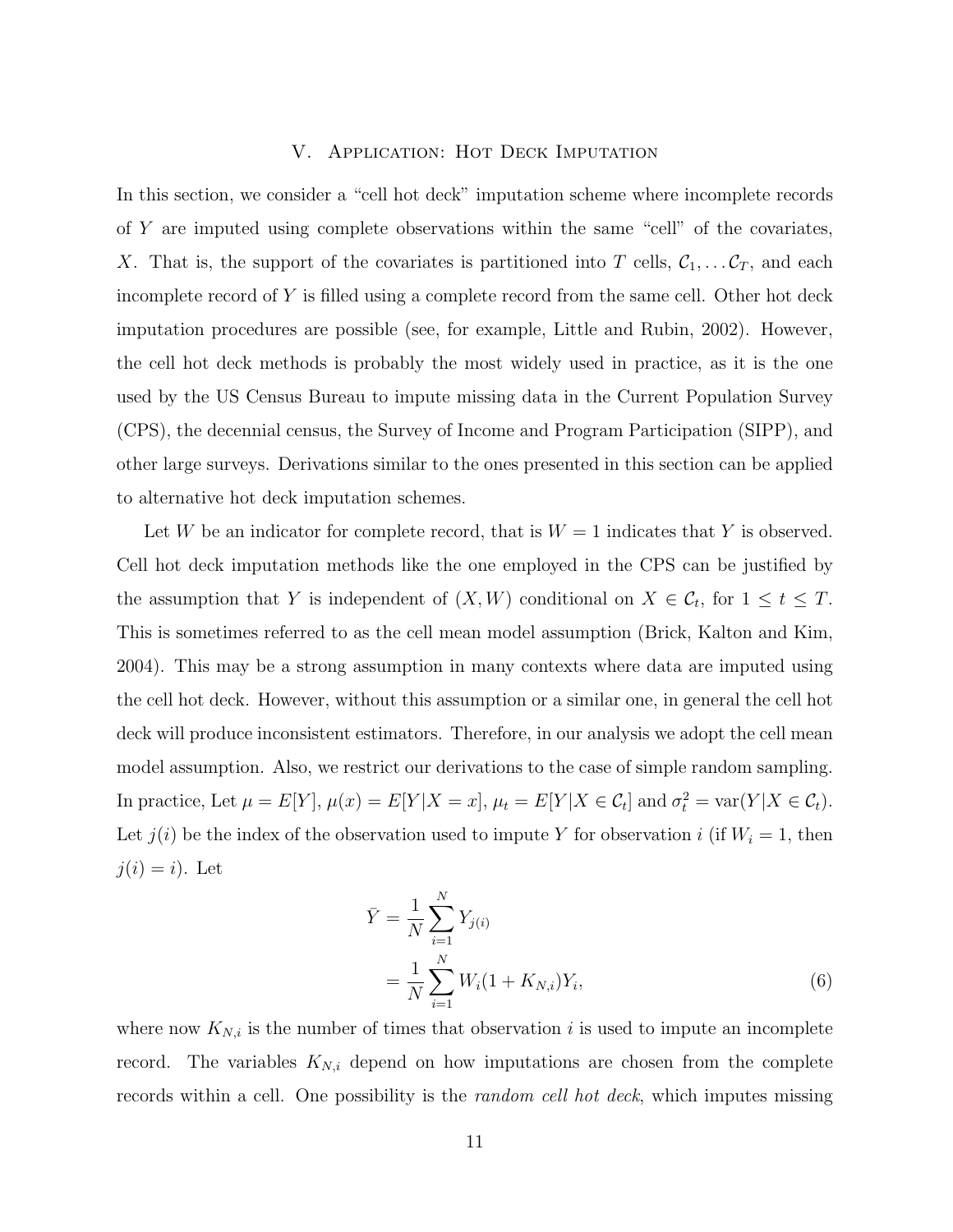records using a record chosen at random among the complete observation in the same cell. The CPS and other large surveys use a more complicated procedure called the sequential cell hot deck. The sequential cell hot deck imputes missing records using the last complete record in the same cell. That is, unlike the random cell hot deck, the sequential cell hot deck uses information about the order of the observations in the sample.

Notice that

$$
\bar{Y} - \mu = \frac{1}{N} \sum_{i=1}^{N} (\mu(X_i) - \mu)
$$
  
+ 
$$
\frac{1}{N} \sum_{i=1}^{N} W_i (1 + K_{N,i}) (Y_i - \mu(X_i))
$$
  
+ 
$$
\frac{1}{N} \sum_{i=1}^{N} (\mu(X_{j(i)}) - \mu(X_i)).
$$

Under the cell mean model assumption,  $\mu(X_{i}(i)) - \mu(X_i) = 0$  for all i. Assume that the second moment of  $K_{N,i}$  exists, and that for each cell,  $t$ , we have:

$$
\left| \frac{1}{N_t} \sum_{i=1}^N 1_{\{X_i \in \mathcal{C}_t\}} W_i (1 + K_{N,i})^2 - E \left[ \frac{1}{N_t} \sum_{i=1}^N 1_{\{X_i \in \mathcal{C}_t\}} W_i (1 + K_{N,i})^2 \right] \right| \xrightarrow{p} 0, \tag{7}
$$

which can be usually established using negative association properties of  $\{K_{N,i}$  s.t.  $W_i =$  $1, X_i \in C_t$  (Joag-Dev and Proschan, 1983, see Proposition 2 in the appendix). We can write:

$$
\frac{\bar{Y} - \mu}{\sigma / \sqrt{N}} = \sum_{k=1}^{2N} \xi_{N,k},
$$

where

$$
\sigma^{2} = E\left[\sum_{t=1}^{T} \left(\frac{N_{t}}{N}\right)(\mu_{t} - \mu)^{2}\right] + E\left[\sum_{t=1}^{T} \left(\frac{N_{t}}{N}\right)\sigma_{t}^{2}\frac{1}{N_{t}}\sum_{i=1}^{N}1_{\{X_{i}\in\mathcal{C}_{t}\}}W_{i}(1 + K_{N,i})^{2}\right],
$$

and

$$
\xi_{N,k} = \begin{cases} \frac{1}{\sigma\sqrt{N}}\left(\mu(X_k) - \mu\right) & \text{if } 1 \le k \le N, \\ \frac{1}{\sigma\sqrt{N}}W_{k-N}(1 + K_{N,k-N})\left(Y_{k-N} - \mu(X_{k-N})\right) & \text{if } N+1 \le k \le 2N. \end{cases}
$$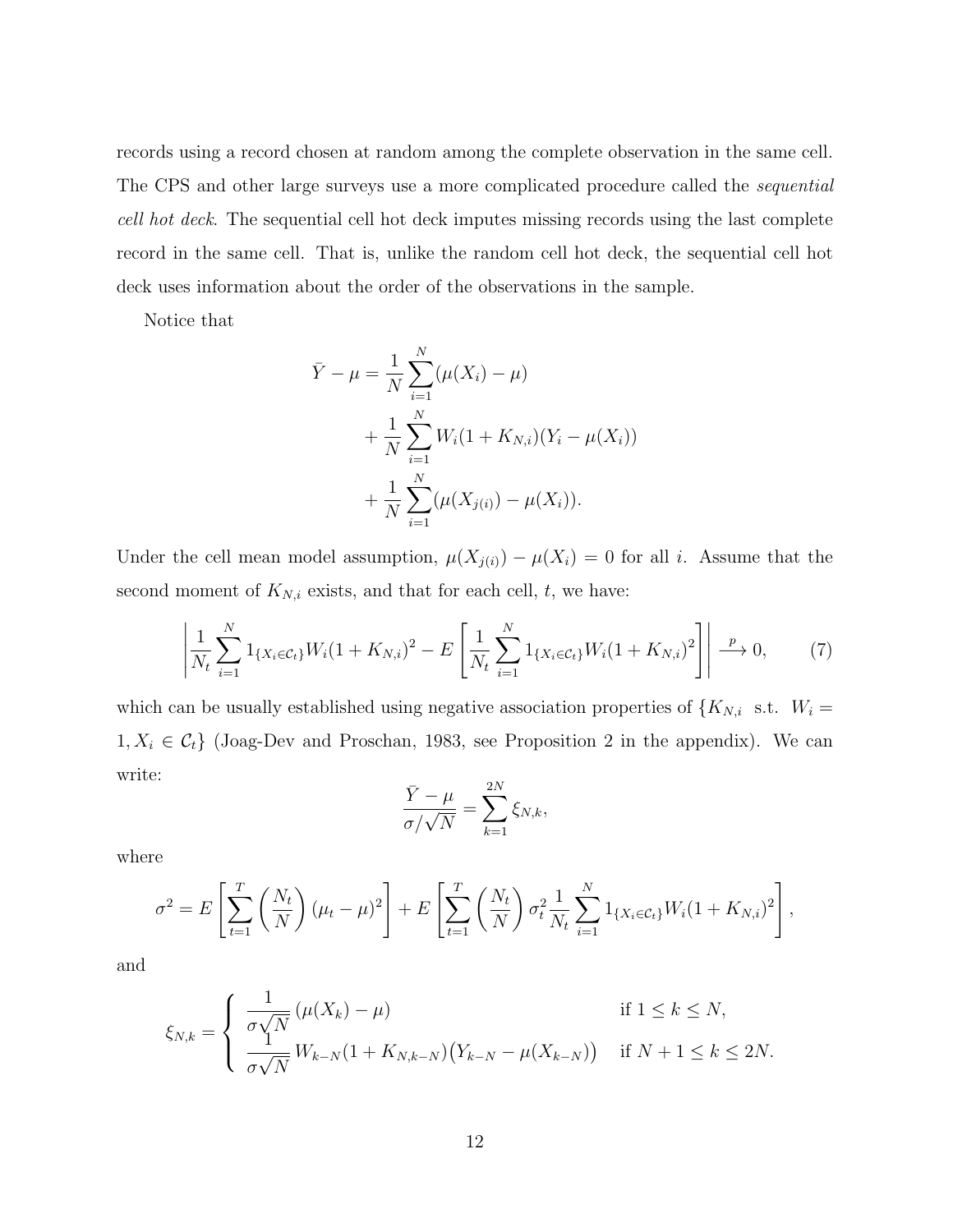Let  $\mathbf{X}_N = \{X_1, \ldots, X_N\}, \mathbf{W}_N = \{W_1, \ldots, W_N\}.$  Consider the  $\sigma$ -fields  $\mathcal{F}_{N,k} = \sigma\{W_1, \ldots, W_N\}$  $\ldots, W_k, X_1, \ldots, X_k$  for  $1 \leq k \leq N$  and  $\mathcal{F}_{N,k} = \sigma \{\mathbf{W}_N, \mathbf{X}_N, Y_1, \ldots, Y_{k-N}\}$  for  $N+1 \leq k \leq N$  $k \leq 2N$ . Then,

$$
\left\{\sum_{j=1}^{i} \xi_{N,j}, \mathcal{F}_{N,i}, 1 \leq i \leq 2N\right\}
$$

is a martingale for each  $N \geq 1$ . Equation (7) along with the Central Limit Theorem for martingale arrays (e.g., Theorem 35.12 in Billingsley, 1995) imply:

$$
\frac{\bar{Y} - \mu}{\sigma / \sqrt{N}} \xrightarrow{d} N(0, 1). \tag{8}
$$

We now present the result of this section in the form of a Theorem, along with precise regularity condition.

THEOREM 2: Suppose that (i)  $\{X_1, \ldots, X_N\}_{i=1}^N$  are sampled at random from the population of interest, (ii)  $Pr(W = 1 | X \in C_t) > 0$ , for  $t = 1, ..., T$ , (iii) Y is independent of  $(W, X)$ given  $X \in \mathcal{C}_t$ , for  $t = 1, ..., T$ , (iv)  $\text{var}(Y) > 0$ , and (v) for some  $\delta > 0$ ,  $E[|Y|^{2+\delta}] < \infty$ . Then, equation (8) holds.

Consider now the usual variance estimator that ignores missing data imputation:

$$
\widehat{\sigma}^2 = \frac{1}{N-1} \sum_{i=1}^{N} (Y_{j(i)} - \bar{Y})^2.
$$
\n(9)

Notice that

$$
\left|\widehat{\sigma}^2 - \sum_{t=1}^T \left(\frac{N_t}{N}\right)(\mu_t - \mu)^2 - \sum_{t=1}^T \left(\frac{N_t}{N}\right)\sigma_t^2\right| \stackrel{p}{\longrightarrow} 0.
$$

In addition, because  $\sum_{i=1}^{N} 1_{\{X_i \in \mathcal{C}_t\}} W_i(1 + K_{N,i}) = N_t$ , then

$$
\frac{1}{N_t} \sum_{i=1}^N 1_{\{X_i \in \mathcal{C}_t\}} W_i (1 + K_{N,i})^2 = 1 + \frac{1}{N_t} \sum_{i=1}^N 1_{\{X_i \in \mathcal{C}_t\}} W_i (K_{N,i}^2 + K_{N,i}).
$$

This suggests using the following estimator of the variance of the re-scaled estimator:

$$
\hat{\sigma}_{\text{adj}}^2 = \hat{\sigma}^2 + \frac{1}{N} \sum_{t=1}^T \left( \sum_{i=1}^N 1_{\{X_i \in \mathcal{C}_t\}} W_i (K_{N,i}^2 + K_{N,i}) \right) \hat{\sigma}_t^2
$$
  
=  $\hat{\sigma}^2 + \sum_{t=1}^T \left( \frac{N_t}{N} \right) \left( \frac{1}{N_t} \sum_{i=1}^N 1_{\{X_i \in \mathcal{C}_t\}} W_i (K_{N,i}^2 + K_{N,i}) \right) \hat{\sigma}_t^2.$  (10)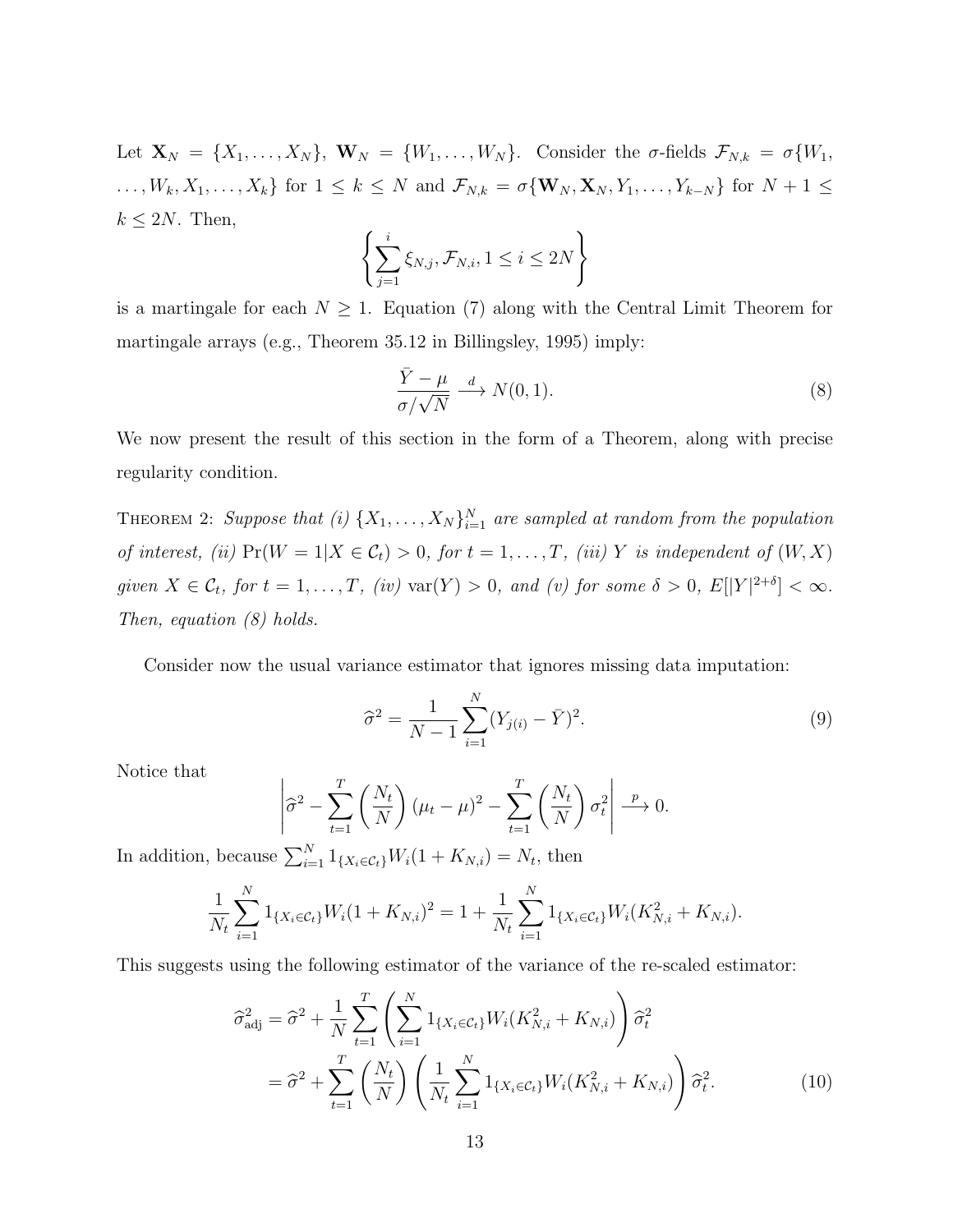where  $\hat{\sigma}_t^2$  is the sample variance of Y calculated from the complete observations in cell  $\mathcal{C}_t$ . Similar formulas of the estimator of the variance in contexts different than the one considered in this section have been previously derived in Hansen, Hurwitz, and Madow (1953, vol. II, pages 139-140), Kalton (1983), and Brick, Kalton, and Kim (2004). Notice that this formula applies no matter how imputation is done within the cells (for example, randomized or based on the order of the observations in the sample) as long as equation (7) holds.

## VI. Monte Carlo Analysis

This section reports the results of two Monte Carlo simulations based on actual data. Section VI.A uses the Boston HMDA data set, a data set collected by the Federal Reserve Bank of Boston to investigate racial discrimination in mortgage credit markets, to assess the quality of the large sample approximation to the distribution of matching estimators derived in section IV. Section VI.B uses CPS data to investigate the performance of the standard error correction for missing data imputation derived in section V.

## A. Matching without Replacement in the Boston HMDA Dataset

In order to detect potential discriminatory practices of mortgage credit lenders against minority applicants, the U.S. Home Mortgage Disclosure Act (HMDA) of 1975 requires lenders to routinely disclose information on mortgage applications, including the race and ethnicity of the applicants. The information collected under the HMDA does not include, however, data on the credit histories of the applicants, and other loan and applicant characteristics that are considered to be important factors in determining the approval or denial of mortgage loans. The absence of such information has generated some skepticism about whether the HMDA data can effectively be used to detect discrimination in the mortgage credit market. To overcome this criticism, the Federal Reserve Bank of Boston collected an additional set of 38 variables included in mortgage applications for a sample of applications in the Boston metropolitan area in 1990. The Boston HMDA data set includes all mortgage applications by black and Hispanic applicants in the Boston metropolitan area in 1990, as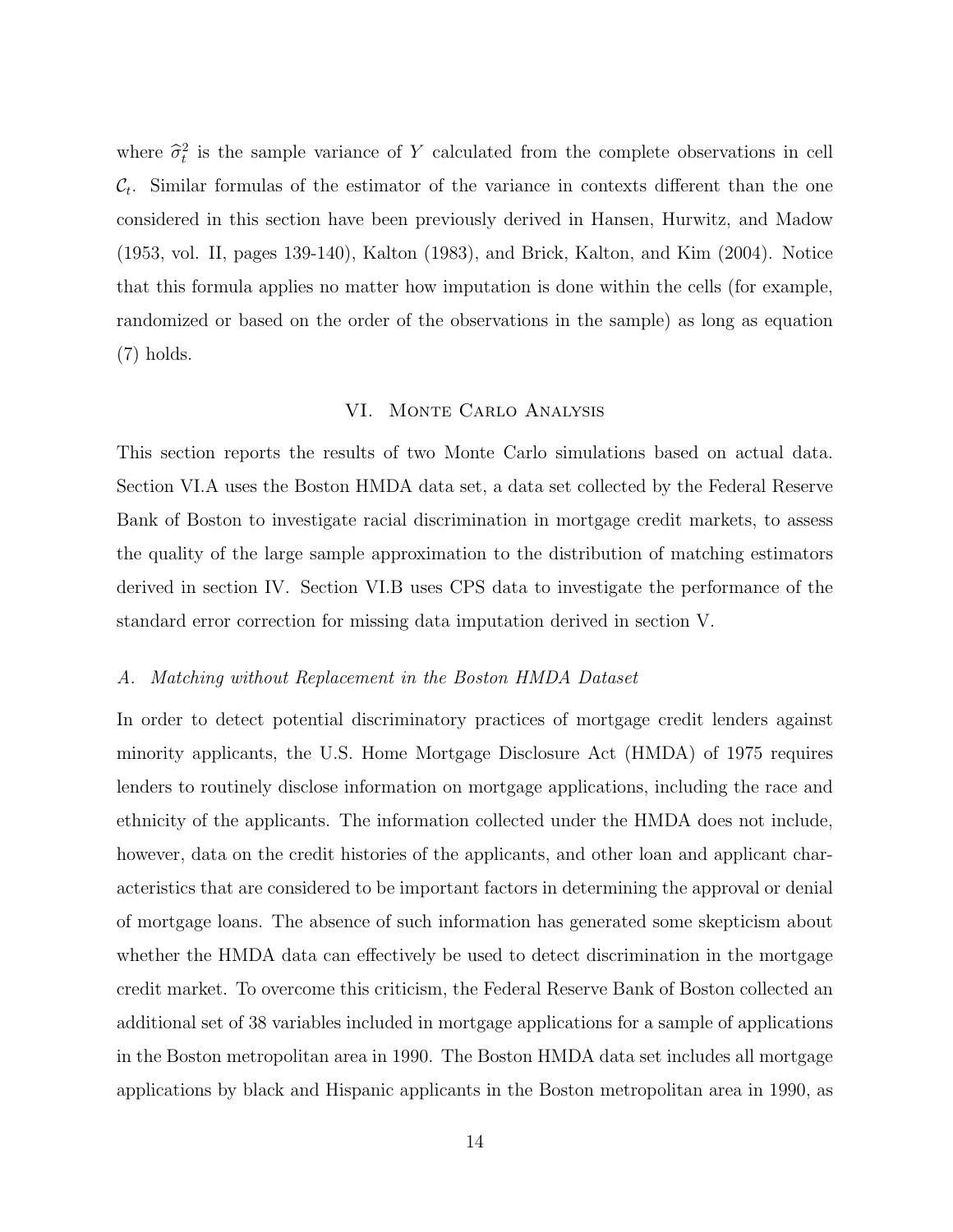well as a random sample of mortgage applications by white applicants in the same year and geographical area. Regression analysis of the Boston HMDA data indicated that minority applicants were more likely to be denied mortgage than white applicants with the same characteristics (Munnell et al., 1996).

In this section, we use the Boston HMDA data set to evaluate the empirical performance of the large sample approximation to the distribution of matching estimators derived in section IV. The HMDA data provides a relevant context for this evaluation because the Federal Reserve System employs matching in the HMDA data as an screening device for fair lending regulation compliance (Avery, Beeson, and Calem, 1997, Avery, Canner, and Cook, 2005). We restrict our sample to single-family residences and male applicants who are white non-Hispanic or black non-Hispanic, not self-employed, who were approved for private mortgage insurance, and who do not have a public record of default or bankruptcy at the time of the application. This leaves us with a sample of 148 black applicants and 1336 white applicants, for a total of 1484 applicants.

In the context of this application, the outcome variable,  $Y$ , is an indicator variable that takes value one if the mortgage application was denied, and zero if the mortgage application was approved,  $W$  is a binary indicator that takes value one for black applicants, and  $X$  is a vector of six applicant and loan characteristics used in Munnell et al. (1996): housing expense to income ratio, total debt payments to income ratio, consumer credit history, mortgage credit history, regional unemployment rate in the applicant's industry, and loan amount to appraised value ratio (see Munnell et al., 1996, for a precise definition of these variables).

To run our simulations for samples sizes of  $N_1$  black observations and  $N_0$  white observations we proceed in five steps. First, for the entire sample, we estimate a logistic model of the mortgage denial indicator on the black indicator and the covariates in  $X$ . Second, we draw (with replacement)  $N_1$  observations from the empirical distribution of X for black applicants and  $N_0$  observations from the empirical distribution of X for white applicants. Third, for each individual in the simulated sample, we generate the mortgage denial indica-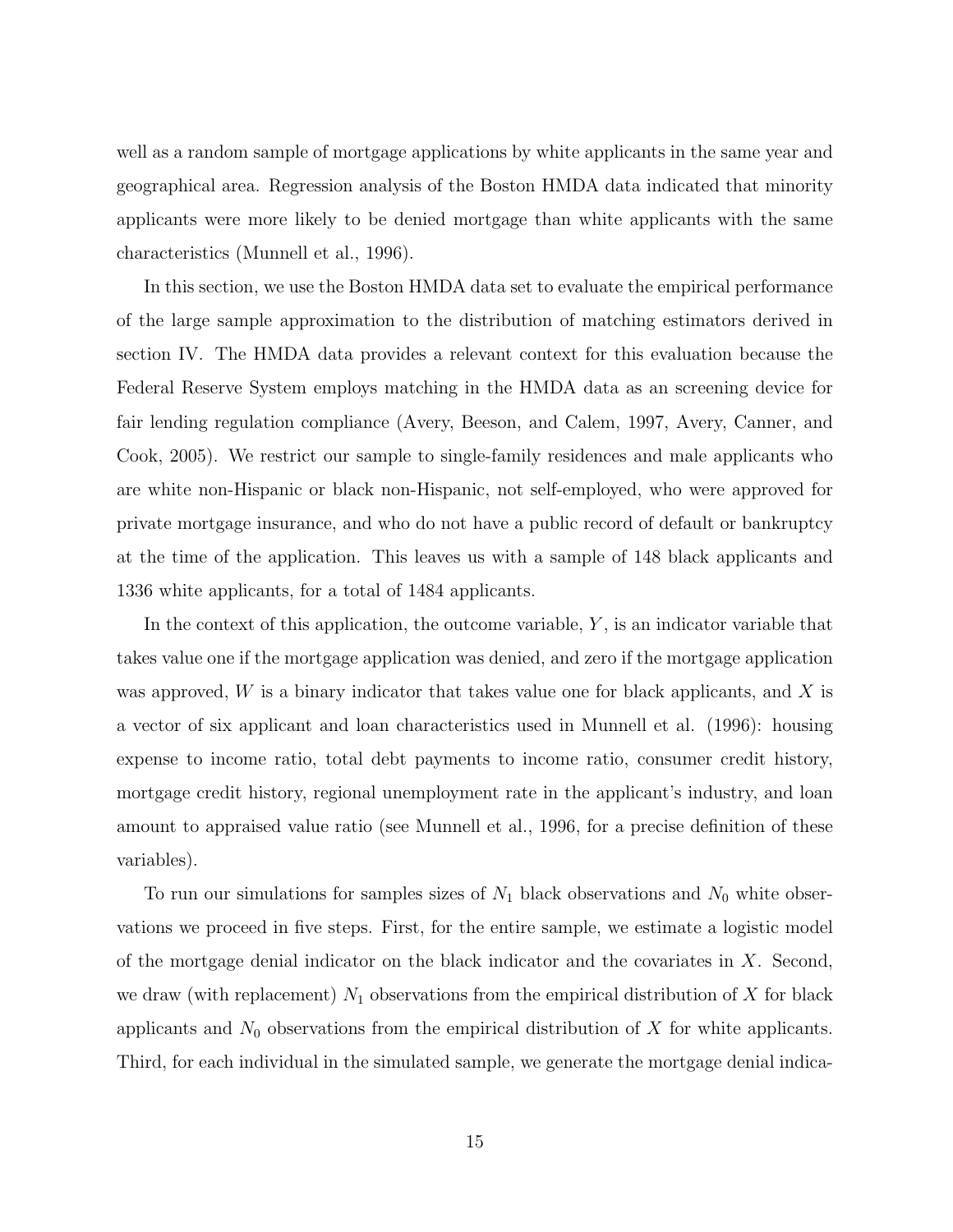tor,  $Y$ , using the logistic model estimated in the first step. Fourth, for the simulated sample, we compute  $\hat{\tau}$ , the matching estimator in equation (2), matching without replacement, the bias-corrected version of this estimator,  $\hat{\tau}_{bc}$ , in equation (4), and the variance estimator,  $\hat{\sigma}^2$ , in equation (5). All covariates are normalized to have unit variance prior to matching, and a logistic model is employed to calculate the bias correction. Finally, we repeat steps two to four for a total number of 10000 simulations. That is, in this simulation we sample from a population distribution of the covariates that is equal to the distribution of the covariates in the HMDA sample of 1484 applicants. The distribution of Y conditional W and X in our simulation is given by a logistic model with parameters equal to those estimated in the HMDA sample of 1484 applicants. In this Monte Carlo design, the parameter  $\tau$  in equation (1) is equal to 0.099, which represents the difference in the probability of denial between black applicants and white applicants of the same characteristics in our simulation.

Table I reports the results of the simulation, for different sample sizes,  $N_1$  and  $N_0$ . Column (1) reports the bias of  $\hat{\tau}$  relative to  $\tau$ . As suggested by the results in section IV, our simulation results indicate that for a fixed  $N_1$  the bias of  $\hat{\tau}$  decreases when  $N_0$ increases. For small samples, however, the bias of  $\hat{\tau}$  may be substantial, reflecting the high dimensionality of the vector of matching variables. The bias-corrected estimator in column (2) generates much smaller biases. Columns (3) and (4) report the variance of  $\hat{\tau}$ across simulations and the average, also across simulations, of the variance estimator of  $\hat{\tau}$ in equation (5). Even in fairly small samples  $(N_1 = 25 \text{ and } N_0 = 250)$ ,  $\hat{\sigma}^2/N_1$  provides a very precise approximation to the variance of  $\hat{\tau}$ . Finally, columns (5) and (6) report coverage rates of nominal 95% confidence intervals constructed with  $(\hat{\tau}, \hat{\sigma}^2)$  and  $(\hat{\tau}_{bc}, \hat{\sigma}^2)$ , respectively. The results indicate that, in this simulation, the Normal approximation to the distribution of matching estimators derived in section IV is very accurate, especially when the bias of the matching estimator is corrected using the bias correction techniques in Rubin (1973b), Quade (1982), and Abadie and Imbens (2011).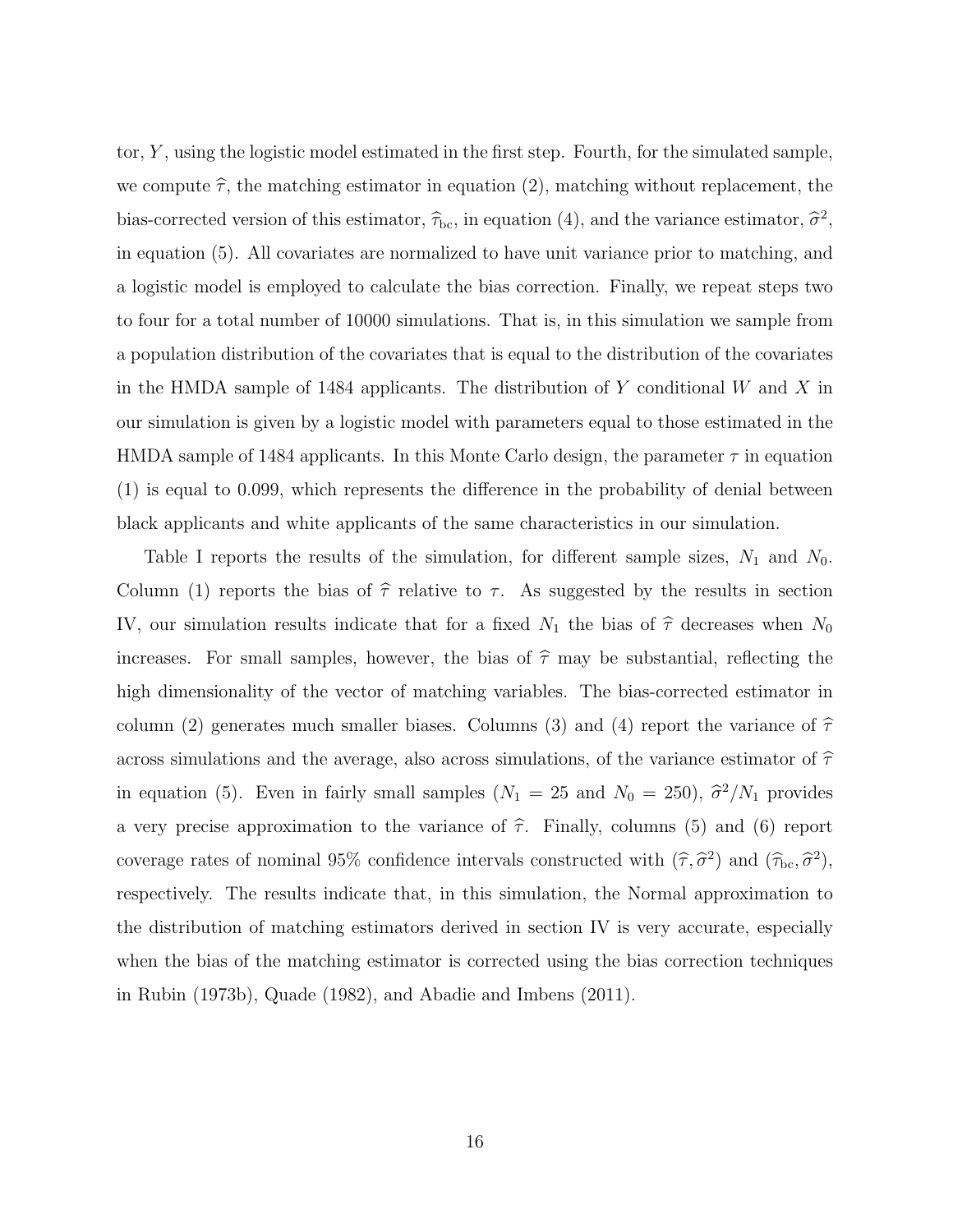## B. Hot Deck Imputation in the Current Population Survey

Hot deck methods have long been used to impute missing data in large surveys (see, for example, Andridge and Little, 2010). However, the sampling properties of complex hot deck imputation methods, like the sequential hot deck used by the Census Bureau in the CPS, are largely unknown. This void in the literature has become an object of serious concern in recent years, because the proportion of observations in the CPS with imputed values of weekly earnings has increased steadily: from around 16 percent in 1979, when weekly earnings were included in the monthly survey questionnaire, to more than 30 percent in recent years (Hirsch and Schumacher, 2004; Bollinger and Hirsch, 2009).

In this section we investigate the performance of the approximation to the distribution of a sample mean proposed in section V, when data are imputed using a sequential hot deck like in the CPS. In order to make our exercise as realistic as possible we base our Monte Carlo design on actual CPS data. However, like in section V and in contrast to the CPS sampling scheme, we base our simulation on simple random sampling.

Hot deck imputation in the CPS Outgoing Rotation Groups is done through a series of steps, each one imputing a specific survey item. Here, we focus on imputation of missing earnings, because earnings are affected by imputation rates that are much higher than for other survey items. As for other missing survey items, imputation of weekly earnings for non-hourly workers is implemented through a cell hot deck procedure. Observations are assigned to cells defined by age, race, gender, education, occupation, hours worked, and receipt of overtime wages, tips, or commissions, for a total of 11,520 cells (see Bollinger and Hirsch, 2006, for details). Then each missing record is imputed using the value of weekly earnings of last complete record in the same cell.

The imputation of weekly earnings in the CPS Outgoing Rotation Groups cannot be perfectly reproduced with the CPS public use data files. The main reason is that the race variable used by the imputation algorithm is different from the one included in the public use data release. Nevertheless, the Monte Carlo exercise carried out in this section is designed to reproduce as closely as possible the imputation algorithm used by the Census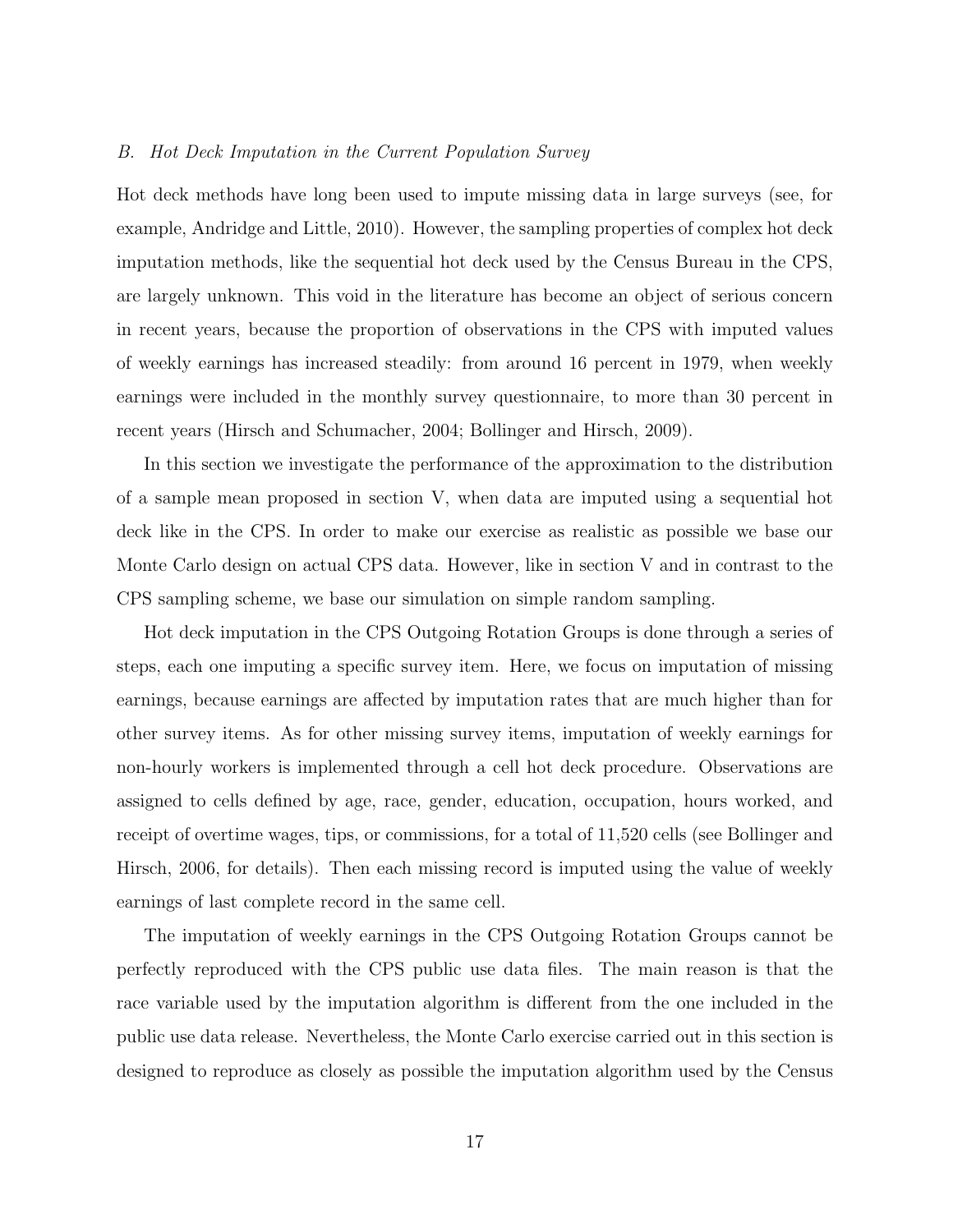Bureau for weekly earnings. In our simulation we use data from the CPS monthly file of August 2009. In order to simplify the analysis, we first restrict our sample to male individuals working for a pay, who are white, aged 25 to 64, have a high school diploma or equivalent, hold one job only, have a tertiary occupation, do not receive overtime wages, tips, or commissions, and work 40 hours/week. In addition, we discard four observations with zero recorded weekly earnings. This leaves us with 856 observations in 30 of the 11,520 original hot deck cells. The 30 hot deck cells are defined by three categories of age, two of education, and five of occupation. The average number of observations per cell is 28.53, the minimum is 2, and the maximum is 149. In this sample the percentage of observations with missing weekly earnings is 32.83, and each cell has at least two complete observations.

For a fixed number of observations, N, the simulation proceeds as follows. First, for each cell t we simulate two observations of log weekly earnings,  $Y_{t,1}^*$  and  $Y_{t,2}^*$ , from a normal distribution with the same mean and variance as in the distribution of log weekly earnings for complete the CPS observations in the same cell. In our simulation,  $Y_{t,1}^*$  and  $Y_{t,2}^*$  represent the last two complete observations in cell t in previous CPS waves. Second, we sample N observation from the multinomial distribution of cell frequencies in the CPS sample. For each of these N observations, we simulate log weekly earnings using a normal distribution with the same mean and variance as log weekly earnings for complete CPS observations in the same cell. Then, for each observation we mark weekly earnings as unrecorded with probability equal to the proportion of missing weekly earnings in the same cell of the CPS sample. Third, in our simulated sample of  $N$  observations, we impute missing log weekly earnings using the last complete observation in the cell (which may possibly be  $Y_{t,2}^*$ ). This creates a partially imputed sample with  $N$  values of log weekly earnings. Four, we calculate the sample average,  $\bar{Y}$  in equation (6), as well as the usual and adjusted variance estimators:  $\hat{\sigma}^2$  and  $\hat{\sigma}_{\text{adj}}^2$  in equations (9) and (10), respectively. To compute the intra-cell variances,  $\hat{\sigma}_t^2$ of equation (10), we use all the complete simulated observations in the cell plus  $Y_{t,1}^*$  and  $Y_{t,2}^*$ . Simulating two complete observations per cell,  $Y_{t,1}^*$  and  $Y_{t,2}^*$ , that correspond to the last two complete observations in the cell in previous CPS waves allows us to compute  $\hat{\sigma}_t^2$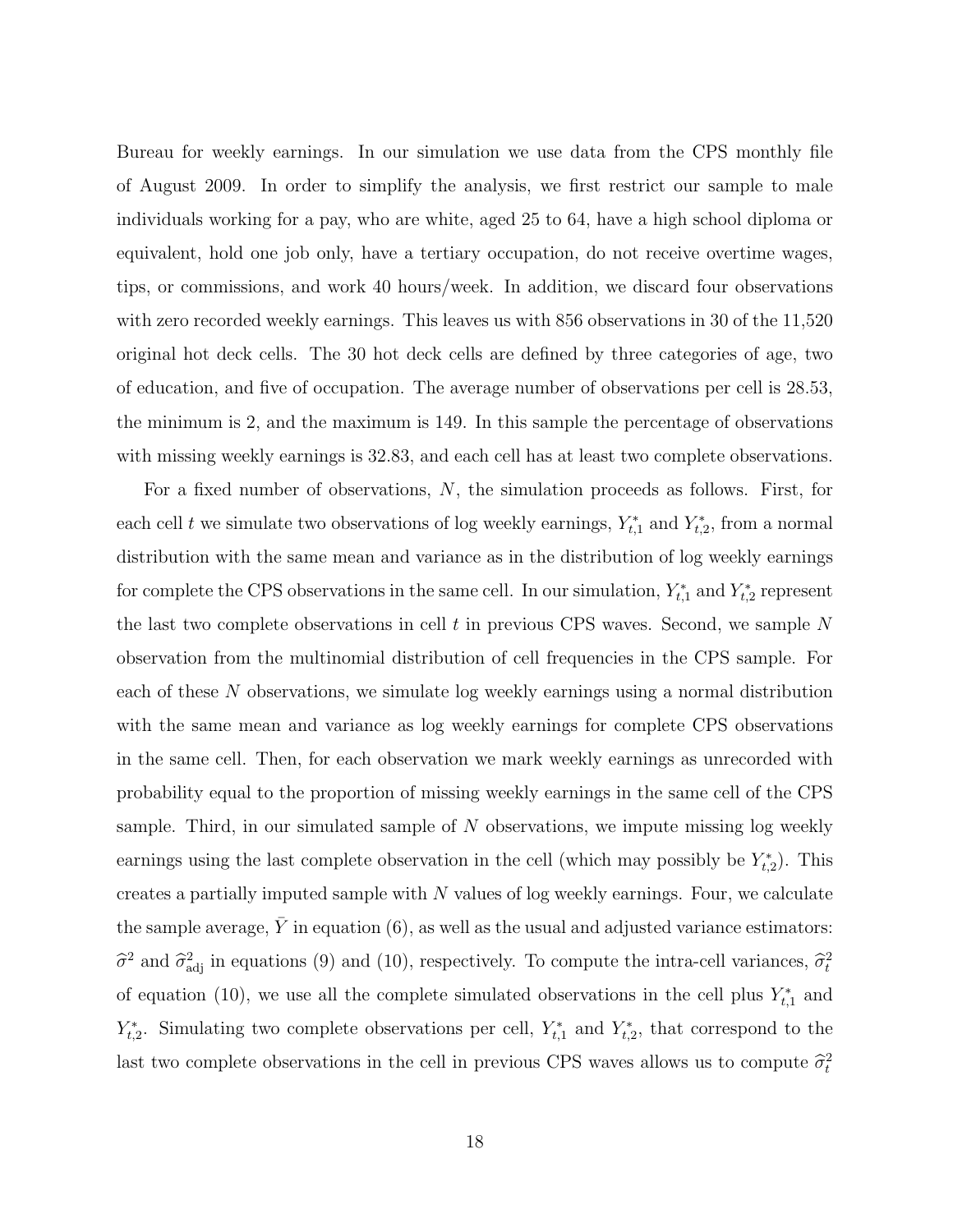even for cells with no other complete observations in the simulation. Finally, we repeat steps one to four for a total number of 50000 simulations.

The results are reported on Table II for sample sizes 50, 100, 200, and 856, the actual number of observations in the CPS sample. The average of our adjusted variance estimator across simulations, in column (2), closely approximates the variance of  $\overline{Y}$ , in column (1), even for fairly small sample sizes. In contrast, columns (3) and (4) show that the usual variance estimator is severely downward biased, and that the bias of this estimator (as a percentage of the true variance) increases with the sample size. For 856 observations, that is the actual size of the CPS data sample used in the simulation, the usual variance estimator is only 58 percent of the true variance of  $\overline{Y}$ . Large sample sizes make possible that some observations are repeatedly used for imputation, increasing the difference between the adjusted and unadjusted variances in equation (10). This happens when missing observations arrive consecutively to a cell, without the observation used for imputation being "refreshed" by another complete observation. Columns (5) and (6) report coverage rates of nominal 95% confidence intervals constructed with  $\hat{\sigma}^2_{\text{adj}}$  and  $\hat{\sigma}^2$ , respectively. The results show coverage rates close to nominal coverage in column (5), when the adjusted variance estimator is used to construct confidence interval. In contrast, confidence intervals calculated with the usual variance estimator suffer from severe under-coverage, as reported in column (6).

## VII. CONCLUSION

This article establishes a martingale array representation for matching estimators. This representation allows the use of well-known martingale limit theorems to determine the large sample distribution of matching estimators. Because the martingale representation applies to a large class of matching estimators, the applicability of the methods presented in this article is very broad. Specific applications include matching estimators of average treatment effects as well as "hot deck" imputation methods for missing data. Two realistic simulations demonstrate the empirical relevance of the results of this article.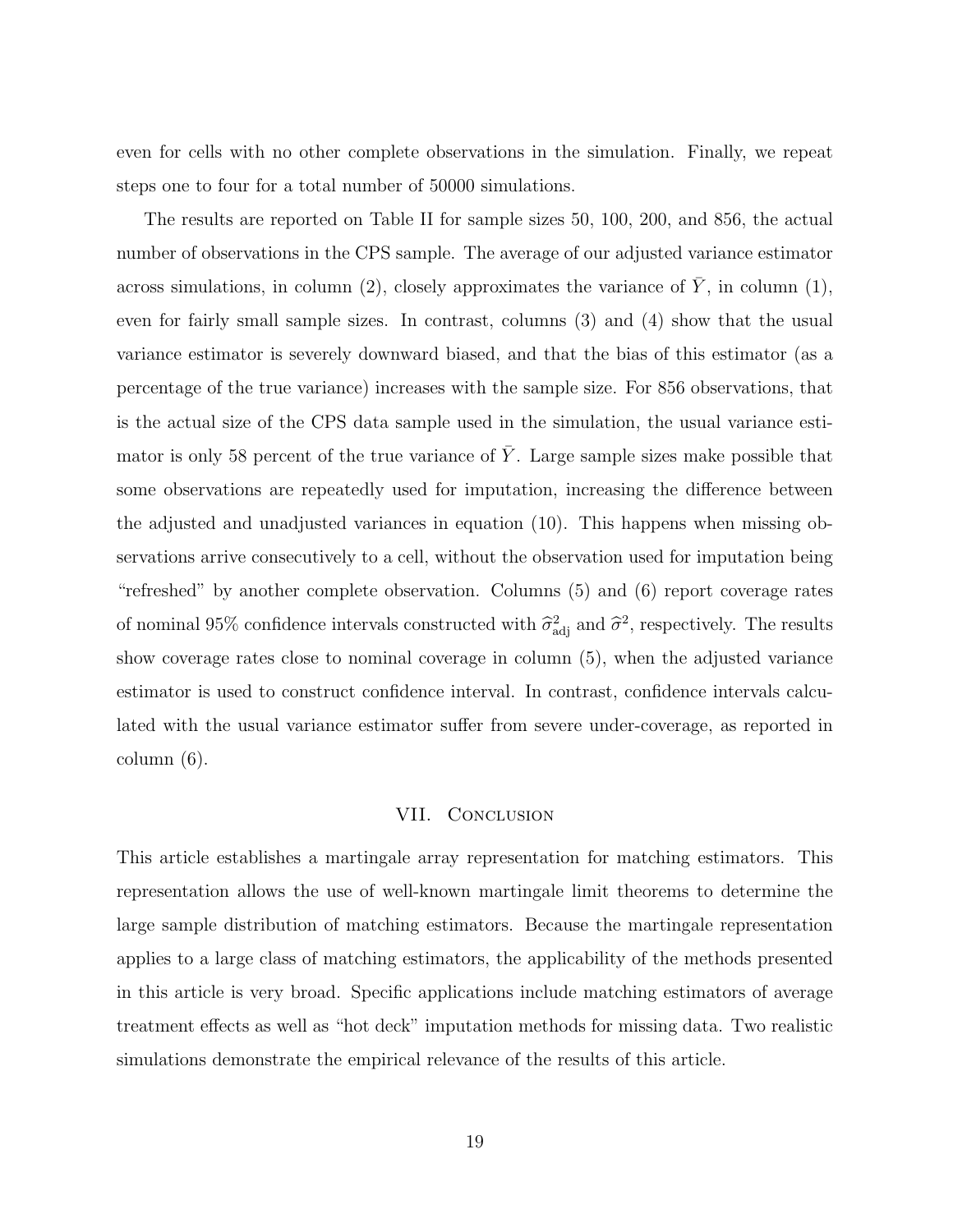#### Appendix

PROPOSITION 1: Let  $F_0$  and  $F_1$  be the distributions of X given  $W = 0$  and X given  $W = 1$ , respectively. Assume that  $F_0$  and  $F_1$  have a common support that is a Cartesian product of intervals, and that the densities  $f_0(x)$  and  $f_1(x)$  are bounded and bounded away from zero:  $f \leq$  $f_0 \leq \bar{f}$  and  $f \leq f_1 \leq \bar{f}$ . Assume that there exists  $c > 0$  and  $r > k$  where k is the number of (continuous) covariates, such that  $N_1^r/N_0 \leq c$ . Then,

$$
\frac{1}{\sqrt{N_1}} \sum_{i=1}^{N} \sum_{m=1}^{M} W_i \| U_{N_0, N_1, i}^{(M, m)} \| \xrightarrow{p} 0.
$$

PROOF OF PROPOSITION 1: By changing units of measurement, we can always make the support of the covariates equal to the unit  $k$ -cube. (This only adds a multiplicative constant to our bounds.) Notice that we can always divide a unit k-cube into  $N_1^k$  identical cubes, for  $N_1 =$  $1, 2, 3, \ldots$ 

Divide the support of  $F_0$  and  $F_1$  into  $N_1^k$  identical cubes. Let  $Z_{M,N_0,N_1}$  be the number of such cells where the number of untreated observation is less than  $M$  times the number of observations from the treated sample. Let  $M_{N_1}$  be the maximum number of observations from the treated sample in a single cell. Let  $m_{N_0,N_1}$  be the minimum number of untreated observations in a single cell. Notice that for any series,  $f(N_1)$ , such that  $1 \le f(N_1) < N_1$ , we have:

$$
\begin{array}{lcl}\n\Pr(Z_{M,N_0,N_1} > 0) & \leq & \sum_{n=1}^{N_1} \Pr(m_{N_0,N_1} < Mn) \Pr(M_{N_1} = n) \\
& \leq & \sum_{n=1}^{\lfloor f(N_1) \rfloor} \Pr(m_{N_0,N_1} < Mn) \Pr(M_{N_1} = n) \\
& \quad + & \sum_{n=\lfloor f(N_1) \rfloor+1} \Pr(m_{N_0,N_1} < Mn) \Pr(M_{N_1} = n) \\
& \leq & f(N_1) \Pr(m_{N_0,N_1} < Mt(N_1)) \\
& \quad + & (N_1 - f(N_1)) \Pr(M_{N_1} > f(N_1)).\n\end{array}
$$

Let  $D_{N_1,n}$  be the number of cells where the number of treated observations is larger than n. Let  $0 < \alpha < \min\{r-k, 1\}$ . Consider  $f(N_1) = N_1^{\alpha}$ . For  $N_1$  large enough,  $\bar{f}/N_1^k < 1$ . Using Bonferroni Inequality we obtain for  $N_1$  large enough:

$$
\begin{array}{rcl}\n\Pr(M_{N_1} > f(N_1)) & = & \Pr(D_{N_1, N_1^{\alpha}} \ge 1) \\
& \le & N_1^k \Pr\left(B(N_1, \bar{f}/N_1^k) > N_1^{\alpha}\right),\n\end{array}
$$

where  $B(N, p)$  denotes a Binomial random variable with parameters  $(N, p)$ . Using Bennett's bound for binomial tails (e.g., Shorack and Wellner, 1996, p. 440), we obtain:

$$
\Pr(B(N_1, \bar{f}/N_1^k) > N_1^{\alpha}) = \Pr\left(\frac{B(N_1, \bar{f}/N_1^k) - \bar{f}/N_1^{k-1}}{\sqrt{N_1}} > \frac{N_1^{\alpha} - \bar{f}/N_1^{k-1}}{\sqrt{N_1}}\right)
$$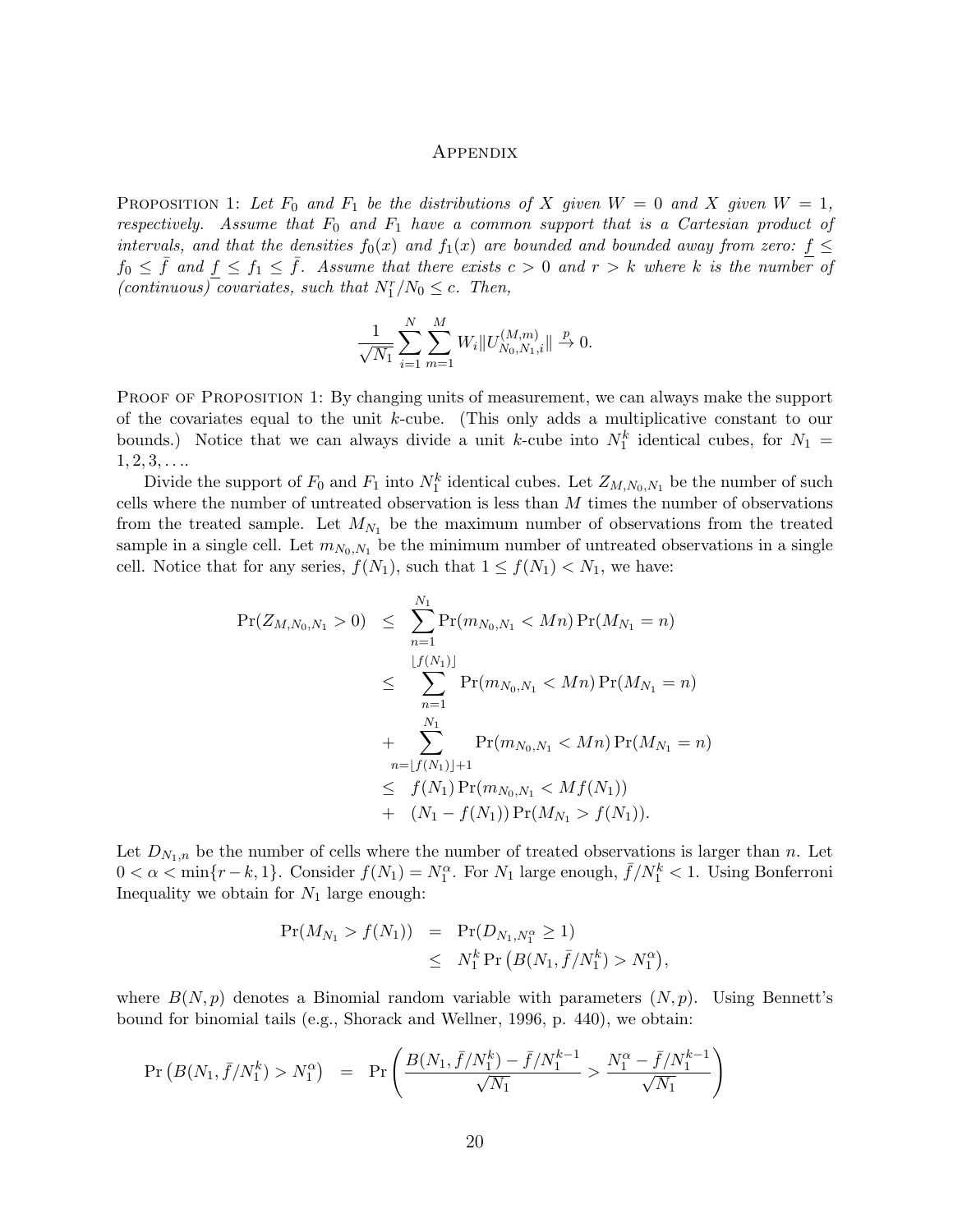$$
\begin{array}{ll} \leq & \displaystyle \exp\left\{-\frac{\bar{f}/N_1^{k-1}}{1-\bar{f}/N_1^k}\left[\frac{N_1^{\alpha+k-1}}{\bar{f}}\left(\log\left(\frac{N_1^{\alpha+k-1}}{\bar{f}}\right)-1\right)+1\right]\right\} \\[0.4cm] = & \displaystyle \exp\left\{-\frac{1}{1-\bar{f}/N_1^k}\left[N_1^\alpha\left(\log\left(\frac{N_1^{\alpha+k-1}}{\bar{f}}\right)-1\right)+\frac{\bar{f}}{N_1^{k-1}}\right]\right\}. \end{array}
$$

Similarly, let  $C_{N_0,N_1,m}$  be the number of cells with less than m untreated observations. Then, using Bonferroni Inequality:

$$
\begin{aligned} \Pr(m_{N_0, N_1} < m) &= \Pr(C_{N_0, N_1, m} \ge 1) \\ &\le \sum_{n=1}^{N_1^k} \Pr\left(B(N_0, p_n) < m\right), \end{aligned}
$$

where  $p_n$  is the probability that an untreated observation falls in cell n. Then, because for all n,  $p_n \geq \underline{f}/N_1^k$ , we obtain:

$$
\Pr(m_{N_0,N_1} < m) \le N_1^k \Pr\left(B(N_0, \underline{f}/N_1^k) < m\right).
$$

Also, for large enough  $N_1$ , there exists  $\delta$  such that  $(Mc/f)/N_1^{r-\alpha-k} < \delta < 1$ . Using Chernoff's bound for the lower tail of a sum of independent Poisson trials (e.g., Motwani and Raghavan, 1995, p. 70), we obtain that for large enough  $N_1$ :

$$
\begin{array}{rcl} \Pr\left(B(N_0,\underline{f}/N_1^k) < MN_1^{\alpha}\right) & = & \Pr\left(B(N_0,\underline{f}/N_1^k) < \underline{f}\frac{N_0}{N_1^k}\frac{MN_1^{\alpha+k}}{\underline{f}N_0}\right) \\ & \leq & \Pr\left(B(N_0,\underline{f}/N_1^k) < \underline{f}\frac{N_0}{N_1^k}\frac{Mc/\underline{f}}{N_1^{r-\alpha-k}}\right) \\ & \leq & \exp\left(-(\underline{f}N_0/N_1^k)\left(1 - (Mc/\underline{f})/N_1^{r-\alpha-k}\right)^2/2\right) \\ & \leq & \exp\left(-\underline{f}N_1^{r-k}(1-\delta)^2/2c\right). \end{array}
$$

This proves an exponential bound for  $Pr(Z_{M,N_0,N_1} > 0)$ .

Rearrange the observations so the first  $N_1$  observations in the sample are the treated observations. For  $1 \leq i \leq N_1$ , let  $||U_{N_0,N_1,i}^{(M,m)}||$  be the *m*-th matching discrepancy for treated unit *i* when untreated units are matched without replacement to treated units in such a way that the sum of the matching discrepancies is minimized. For  $1 \leq i \leq N_1$ , let  $||V_{N_0,N_1,i}^{(M,m)}||$  be the m-th matching discrepancy for treated unit  $i$  when untreated units are matched without replacement to treated units in such a way that the matches are first done within cells and, after all possible within-cell matches are exhausted, untreated units that were not previously used as a match are matched without replacement to previously unmatched treated units in other cells. Notice that:

$$
\sum_{i=1}^{N_1} \sum_{m=1}^{M} ||U_{N_0,N_1,i}^{(M,m)}|| \leq \sum_{i=1}^{N_1} \sum_{m=1}^{M} ||V_{N_0,N_1,i}^{(M,m)}||.
$$

Let  $d_{N_1,k}$  be the diameter of the cells. Let  $C_k$  be the diameter of the unit k-cube. Notice that if the unit k-cube is divided in  $N_1^k$  identical cells, then  $C_k = N_1 d_{N_1,k}$ . For  $1 \leq n \leq N_1^k$ , let  $A_{N_1,n}$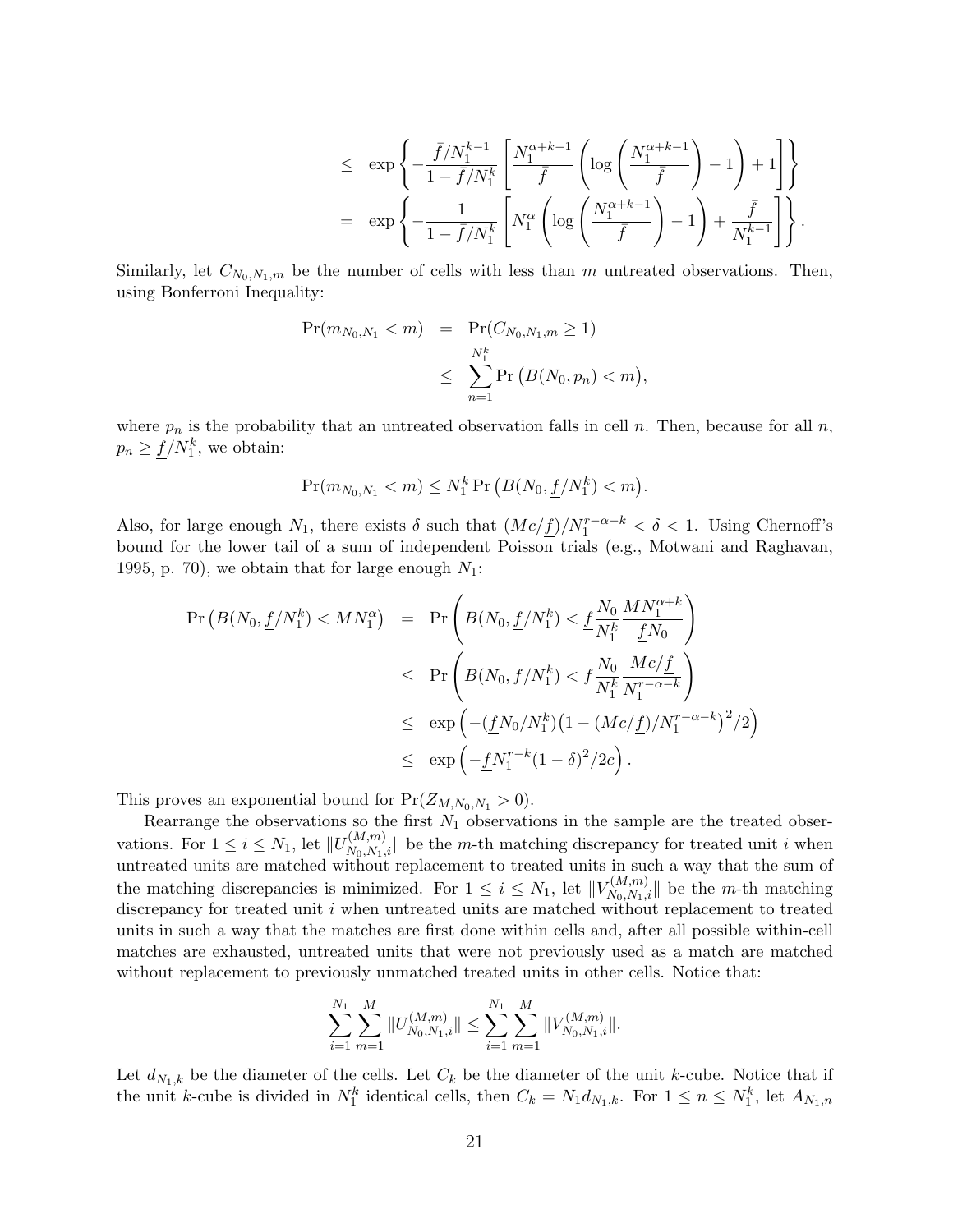be the *n*-th cell. Then,

$$
E\left[\|V_{N_0,N_1,i}^{(M,m)}\| \, \big| \, Z_{M,N_0,N_1} = 0\right] \leq \sum_{n=1}^{N_1^k} d_{N_1,k} \Pr(X_{1,i} \in A_{N_1,n} | Z_{N_0,N_1} = 0) \\
\leq \frac{d_{N_1,k}}{N_1} \\
= \frac{C_k}{N_1}.
$$

Now,

$$
E\left[\frac{1}{\sqrt{N_1}}\sum_{i=1}^{N_1}\sum_{m=1}^{M}||U_{N_0,N_1,i}^{(M,m)}||\right] \leq E\left[\frac{1}{\sqrt{N_1}}\sum_{i=1}^{N_1}\sum_{m=1}^{M}||V_{N_0,N_1,i}^{(M,m)}||\right]
$$
  
\n
$$
= E\left[\frac{1}{\sqrt{N_1}}\sum_{i=1}^{N_1}\sum_{m=1}^{M}||V_{N_0,N_1,i}^{(M,m)}||\mathbf{Z}_{M,N_0,N_1} = 0\right]Pr(Z_{M,N_0,N_1} = 0)
$$
  
\n
$$
+ E\left[\frac{1}{\sqrt{N_1}}\sum_{i=1}^{N_1}\sum_{m=1}^{M}||V_{N_0,N_1,i}^{(M,m)}||\mathbf{Z}_{M,N_0,N_1} > 0\right]Pr(Z_{M,N_0,N_1} > 0)
$$
  
\n
$$
\leq M\frac{C_k}{\sqrt{N_1}} + \sqrt{N_1}MC_k Pr(Z_{M,N_0,N_1} > 0) \longrightarrow 0.
$$

Markov's Inequality produces the desired result.

PROOF OF THEOREM 1: Notice that condition *(iii)* in Theorem 1 implies that for  $w = 0, 1, \mu_w(x)$ and  $\sigma_w^2(x)$  are bounded on the support of X given  $W = w$ . Then, the result of the theorem follows easily from the derivations in section IV.

Before proving Theorem 2 it is useful to prove the following proposition.

PROPOSITION 2: Let

$$
A_{N,t} = \frac{1}{N} \sum_{i=1}^{N} 1_{\{X_i \in \mathcal{C}_t\}} W_i (1 + K_{N,i})^2 - E \left[ \frac{1}{N} \sum_{i=1}^{N} 1_{\{X_i \in \mathcal{C}_t\}} W_i (1 + K_{N,i})^2 \right].
$$

Under the conditions of Theorem 2, we have  $A_{N,t} \stackrel{p}{\rightarrow} 0$ , for all  $t = 1, 2, ..., T$ .

PROOF OF PROPOSITION 2: Given the nature of the sequential hot-deck, it is easy to check that for any N and i the positive moments of  $K_{N,i}$  conditional on  $X_i \in \mathcal{C}_t$  are bounded by the corresponding moments of a Geometric distribution with parameter  $Pr(W = 1 | X \in C_t)$ . Therefore, we obtain that for any  $r > 0$  there exists a constant  $c_r$  such that  $E[K_{N,i}^r] \leq c_r$  for all  $N$  and  $i$ .

Because  $E[A_{N,t}] = 0$ , Markov's inequality implies that if  $var(A_{N,t}) \to 0$ , then  $A_{N,t} \stackrel{p}{\to} 0$ .

$$
\text{var}(A_{N,t}) = \text{var}\left(\frac{1}{N}\sum_{i=1}^{N} 1_{\{X_i \in C_t\}} W_i (1 + K_{N,i})^2\right)
$$

$$
= \frac{1}{N^2} \sum_{i=1}^{N} \text{var}\left(1_{\{X_i \in C_t\}} W_i (1 + K_{N,i})^2\right)
$$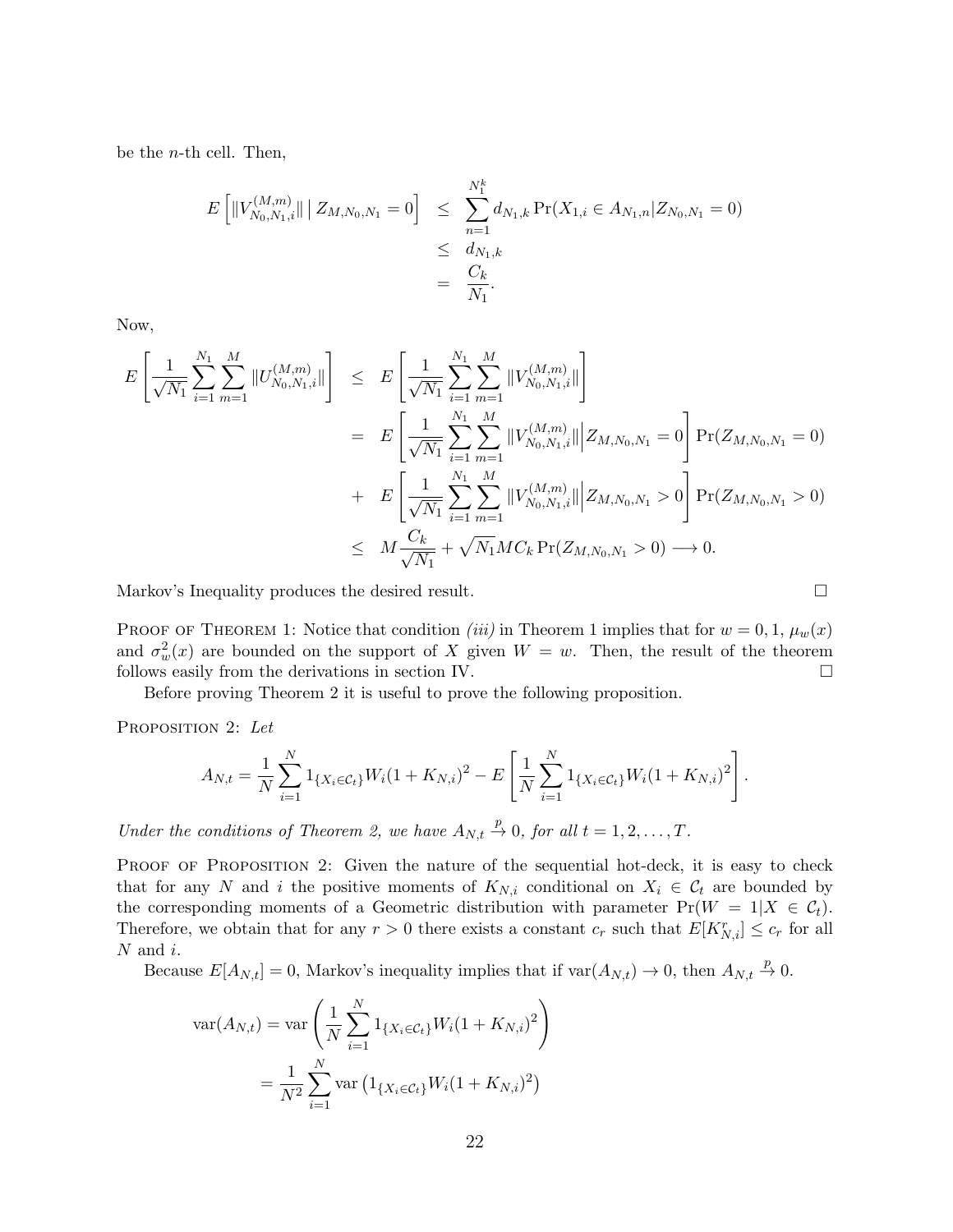$$
+\frac{2}{N^2}\sum_{i=1}^N\sum_{j>i}\text{cov}\left(1_{\{X_i\in\mathcal{C}_t\}}W_i(1+K_{N,i})^2,1_{\{X_j\in\mathcal{C}_t\}}W_j(1+K_{N,j})^2\right).
$$

To show that  $var(A_{N,t})$  converges to zero, we will first prove the following intermediate result: for all  $i = 1, ..., N-1$ , all  $j = i+1, ..., N$ , and all  $p \ge 0$ ,  $Pr(1_{\{X_j \in C_t\}}W_j = 1 | 1_{\{X_i \in C_t\}}W_i(1+K_{N,i}) \le$  $p) \geq \Pr(1_{\{X_j \in C_t\}} W_j = 1)$ . To prove this result notice that

$$
\Pr((1 + K_{N,i}) > p | W_i = 1, X_i \in C_t) = \Pr(W = 0 | X \in C_t)^p \Pr\left(\sum_{k=i+1}^N 1_{\{X_k \in C_t\}} \ge p\right).
$$

Therefore,

$$
\Pr(1_{\{X_i \in \mathcal{C}_t\}} W_i (1 + K_{N,i}) > p) = \Pr(W = 0 | X \in \mathcal{C}_t)^p \Pr\left(\sum_{k=i+1}^N 1_{\{X_k \in \mathcal{C}_t\}} \ge p\right)
$$

$$
\times \Pr(W_i = 1 | X_i \in \mathcal{C}_t) \Pr(X_i \in \mathcal{C}_t).
$$

Similarly,

$$
\Pr(1_{\{X_i \in \mathcal{C}_t\}} W_i (1 + K_{N,i}) > p | 1_{\{X_j \in \mathcal{C}_t\}} W_j = 1) = \Pr(W = 0 | X \in \mathcal{C}_t)^p \Pr\left(\sum_{k=i+1}^{j-1} 1_{\{X_k \in \mathcal{C}_t\}} \ge p\right) \times \Pr(W_i = 1 | X_i \in \mathcal{C}_t) \Pr(X_i \in \mathcal{C}_t).
$$

Now, because

$$
\Pr\left(\sum_{k=i+1}^{j-1} 1_{\{X_k \in \mathcal{C}_t\}} \ge p\right) \le \Pr\left(\sum_{k=i+1}^N 1_{\{X_k \in \mathcal{C}_t\}} \ge p\right),
$$

we obtain that

$$
\Pr(1_{\{X_i \in \mathcal{C}_t\}} W_i(1 + K_{N,i}) > p | 1_{\{X_j \in \mathcal{C}_t\}} W_j = 1) \le \Pr(1_{\{X_i \in \mathcal{C}_t\}} W_i(1 + K_{N,i}) > p),
$$

or equivalently,

$$
\Pr(1_{\{X_i \in \mathcal{C}_t\}} W_i(1 + K_{N,i}) \le p \mid 1_{\{X_j \in \mathcal{C}_t\}} W_j = 1) \ge \Pr(1_{\{X_i \in \mathcal{C}_t\}} W_i(1 + K_{N,i}) \le p).
$$

By Bayes' theorem,

$$
\frac{\Pr(1_{\{X_j \in \mathcal{C}_t\}} W_j = 1 \mid 1_{\{X_i \in \mathcal{C}_t\}} W_i (1 + K_{N,i}) \le p)}{\Pr(1_{\{X_j \in \mathcal{C}_t\}} W_j = 1)} = \frac{\Pr(1_{\{X_i \in \mathcal{C}_t\}} W_i (1 + K_{N,i}) \le p \mid 1_{\{X_j \in \mathcal{C}_t\}} W_j = 1)}{\Pr(1_{\{X_i \in \mathcal{C}_t\}} W_i (1 + K_{N,i}) \le p)}
$$

and we therefore obtain the desired result,

$$
\Pr(1_{\{X_j \in \mathcal{C}_t\}} W_j = 1 | 1_{\{X_i \in \mathcal{C}_t\}} W_i (1 + K_{N,i}) \le p) \ge \Pr(1_{\{X_j \in \mathcal{C}_t\}} W_j = 1).
$$
\n(11)

We will now show that, for all  $i = 1, ..., N - 1$  and all  $j = i + 1, ..., N$ ,  $cov(1_{\{X_i \in C_t\}}W_i(1 +$  $(K_{N,i})^2, 1_{\{X_j \in \mathcal{C}_t\}} W_j (1 + K_{N,j})^2) \leq 0$ . Consider two units i and j, with  $j > i$ . Notice that because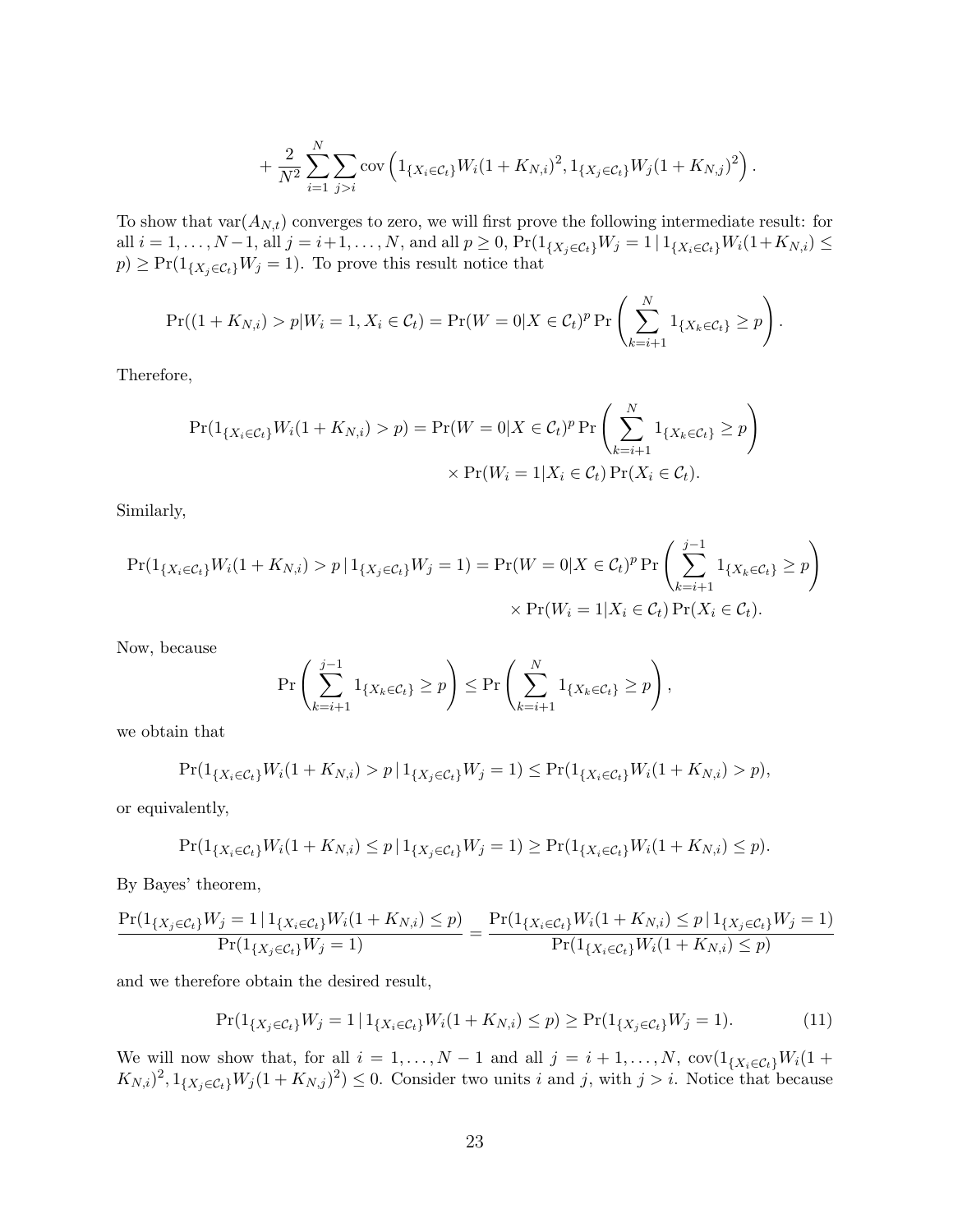of the sequential nature of hot-deck imputation,  $K_{N,j}$  is independent of  $(W_i, K_{N,i})$  conditional on  $W_j$ . Therefore:

$$
\Pr(1_{\{X_j \in \mathcal{C}_t\}} W_j(1 + K_{N,j}) \le q | 1_{\{X_i \in \mathcal{C}_t\}} W_i(1 + K_{N,i}) \le p) \n= \Pr(1_{\{X_j \in \mathcal{C}_t\}} W_j(1 + K_{N,j}) \le q | 1_{\{X_j \in \mathcal{C}_t\}} W_j = 1, 1_{\{X_i \in \mathcal{C}_t\}} W_i(1 + K_{N,i}) \le p) \n\times \Pr(1_{\{X_j \in \mathcal{C}_t\}} W_j = 1 | 1_{\{X_i \in \mathcal{C}_t\}} W_i(1 + K_{N,i}) \le p) \n+ \Pr(1_{\{X_j \in \mathcal{C}_t\}} W_j(1 + K_{N,j}) \le q | 1_{\{X_j \in \mathcal{C}_t\}} W_j = 0, 1_{\{X_i \in \mathcal{C}_t\}} W_i(1 + K_{N,i}) \le p) \n\times \Pr(1_{\{X_j \in \mathcal{C}_t\}} W_j = 0 | 1_{\{X_i \in \mathcal{C}_t\}} W_i(1 + K_{N,i}) \le p) \n= \Pr(1_{\{X_j \in \mathcal{C}_t\}} W_j(1 + K_{N,j}) \le q | 1_{\{X_j \in \mathcal{C}_t\}} W_j = 1) \n\times \Pr(1_{\{X_j \in \mathcal{C}_t\}} W_j = 1 | 1_{\{X_i \in \mathcal{C}_t\}} W_i(1 + K_{N,i}) \le p) \n+ \Pr(1_{\{X_j \in \mathcal{C}_t\}} W_j = 0 | 1_{\{X_i \in \mathcal{C}_t\}} W_i(1 + K_{N,i}) \le p) \n= 1 - \left(1 - \Pr(1_{\{X_j \in \mathcal{C}_t\}} W_j(1 + K_{N,j}) \le q | 1_{\{X_j \in \mathcal{C}_t\}} W_j = 1)\right) \n\times \Pr(1_{\{X_j \in \mathcal{C}_t\}} W_j = 1 | 1_{\{X_i \in \mathcal{C}_t\}} W_i(1 + K_{N,i}) \le p).
$$

Now, because  $Pr(1_{\{X_j \in C_t\}}W_j = 1 | 1_{\{X_i \in C_t\}}W_i(1 + K_{N,i}) \le p) \ge Pr(1_{\{X_j \in C_t\}}W_j = 1)$  (equation  $(11)$ , we obtain:

$$
\Pr(1_{\{X_j \in \mathcal{C}_t\}} W_j(1 + K_{N,j}) \le q | 1_{\{X_i \in \mathcal{C}_t\}} W_i(1 + K_{N,i}) \le p) \le 1 - (1 - \Pr(1_{\{X_j \in \mathcal{C}_t\}} W_j(1 + K_{N,j}) \le q | 1_{\{X_j \in \mathcal{C}_t\}} W_j = 1) \Pr(1_{\{X_j \in \mathcal{C}_t\}} W_j = 1) = \Pr(1_{\{X_j \in \mathcal{C}_t\}} W_j(1 + K_{N,j}) \le q).
$$

As a result, the varibles  $1_{\{X_i \in \mathcal{C}_t\}} W_j (1 + K_{N,j})$  and  $1_{\{X_i \in \mathcal{C}_t\}} W_j (1 + K_{N,j})$  are negative quadrant dependent and, therefore, negatively associated (Joag-Dev and Proschan, 1983). Furthermore, because increasing transformations of negatively associated random variables are also negatively associated (Joag-Dev and Proschan, 1983), we obtain:

$$
cov(1_{\{X_i \in \mathcal{C}_t\}} W_i (1 + K_{N,i})^2, 1_{\{X_j \in \mathcal{C}_t\}} W_j (1 + K_{N,j})^2) \le 0,
$$

for all  $i = 1, ..., N$  and all  $j = i + 1, ..., N$ . This result implies

$$
\text{var}(A_{N,t}) \le \frac{1}{N^2} \sum_{i=1}^N \text{var}\left(1_{\{X_i \in \mathcal{C}_t\}} W_i (1 + K_{N,i})^2\right). \tag{12}
$$

To finish the proof, we will show that  $\text{var}(\mathbb{1}_{\{X_i \in \mathcal{C}_t\}} W_i(1 + K_{N,i})^2)$  is uniformly bounded in  $(i, N)$ . Because

$$
\operatorname{var}\left(\mathbb{1}_{\{X_i \in \mathcal{C}_t\}} W_i (1 + K_{N,i})^2\right) \le E\left[\mathbb{1}_{\{X_i \in \mathcal{C}_t\}} W_i (1 + K_{N,i})^4\right]
$$
  
=  $E\left[(1 + K_{N,i})^4 | \mathbb{1}_{\{X_i \in \mathcal{C}_t\}} W_i = 1\right] \Pr(\mathbb{1}_{\{X_i \in \mathcal{C}_t\}} W_i = 1),$ 

and because  $E[K_{N,i}^4|1_{\{X_i \in \mathcal{C}_t\}}W_i = 1]$  is uniformly bounded in  $(i, N)$ , we obtain  $\text{var}(A_{N,t}) \to 0$ . PROOF OF THEOREM 2: First, notice that, because  $(1+K_{N,i})^2 \ge (1+K_{N,i})$  and  $\sum_{i=1}^N 1_{\{X_i \in \mathcal{C}_t\}} W_i(1+K_{N,i})$  $K_{N,i}$ ) =  $N_t$ , we obtain:

$$
\sigma^2 \ge E\left[\sum_{t=1}^T \left(\frac{N_t}{N}\right)(\mu_t - \mu)^2\right] + E\left[\sum_{t=1}^T \sigma_t^2 \frac{1}{N} \sum_{i=1}^N 1_{\{X_i \in \mathcal{C}_t\}} W_i (1 + K_{N,i})\right]
$$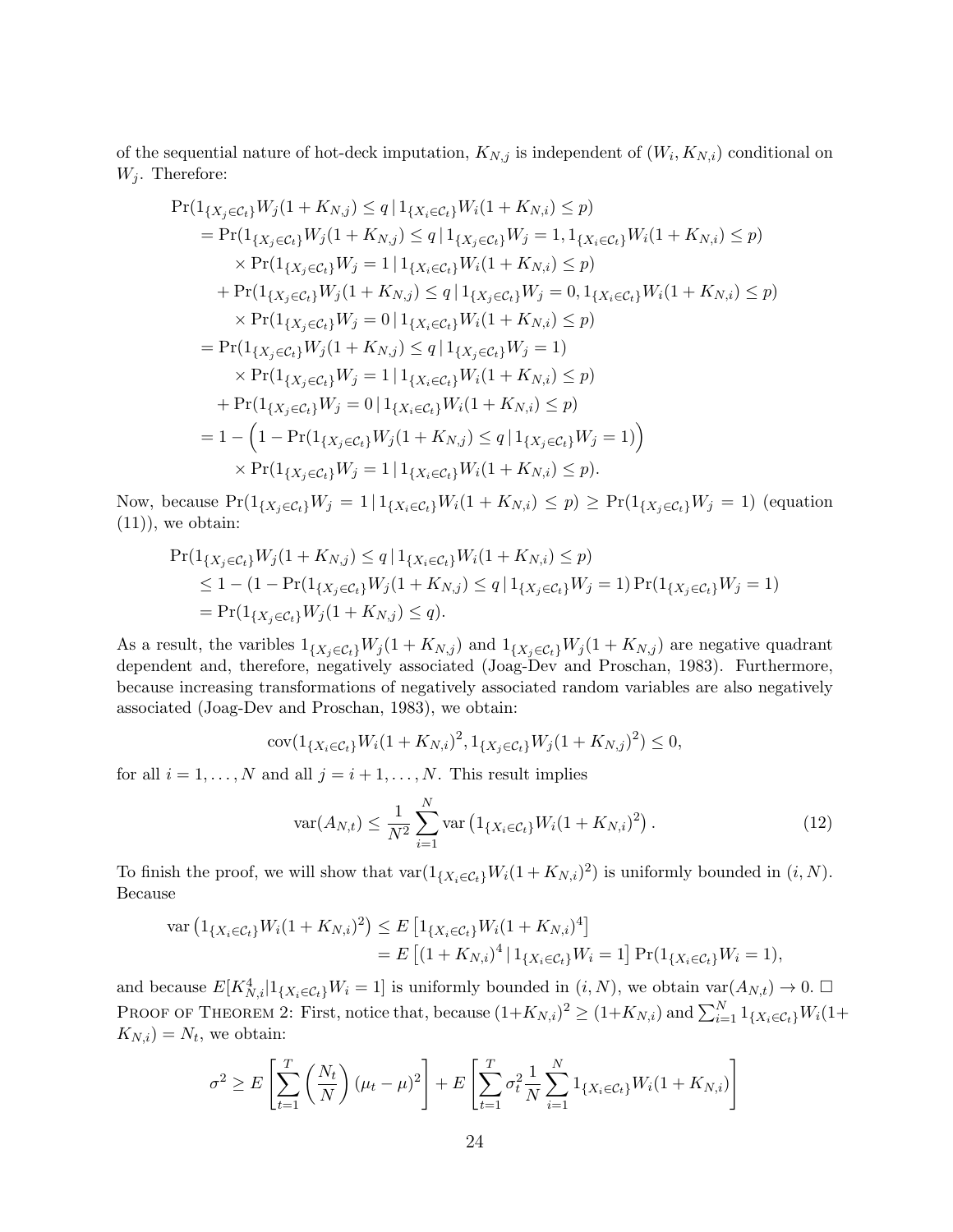$$
= E\left[\sum_{t=1}^{T} \left(\frac{N_t}{N}\right)(\mu_t - \mu)^2\right] + E\left[\sum_{t=1}^{T} \left(\frac{N_t}{N}\right)\sigma_t^2\right] = \text{var}(Y) > 0,
$$

and the sequence  $\{\xi_{N,k}\}_{k=1}^{2N}$  is well-defined. Now, applying Proposition 2 we obtain:

$$
\sum_{k=1}^{2N} E[\xi_{N,k}^2 | \mathcal{F}_{N,k-1}] = \frac{1}{\sigma^2 N} \sum_{k=1}^N E[(\mu(X_k) - \mu)^2]
$$
  
+ 
$$
\frac{1}{\sigma^2 N} \sum_{k=N+1}^{2N} \sum_{t=1}^T 1_{\{X_{k-N} \in \mathcal{C}_t\}} W_{k-N} (1 + K_{N,k-N})^2 \sigma_t^2
$$
  
= 
$$
\frac{1}{\sigma^2} E\left[\frac{1}{N} \sum_{k=1}^N \sum_{t=1}^T 1_{\{X_k \in \mathcal{C}_t\}} (\mu_t - \mu)^2\right]
$$
  
+ 
$$
\frac{1}{\sigma^2} \sum_{t=1}^T \sigma_t^2 \frac{1}{N} \sum_{k=1}^N 1_{\{X_k \in \mathcal{C}_t\}} W_k (1 + K_{N,k})^2 \xrightarrow{p} 1.
$$

Jensen's inequality implies:  $E[|\mu(X_i)|^{2+\delta}] \le E[|Y_i|^{2+\delta}] < \infty$ . Because  $E[|Y_i - \mu(X_i)|^{2+\delta}] < \infty$ and because all positive moments of  $K_{N,i}$  are bounded (uniformly in N and i), Holder's Inequality implies that  $E[W_i(1+K_{N,i})^{2+\delta/2}]Y_i-\mu(X_i)|^{2+\delta/2}]$  is bounded (uniformly in N and i). As a result, we obtain the Lyapunov condition:

$$
\sum_{k=1}^{2N} E[\xi_{N,k}^{2+\delta/2}] \to 0.
$$

The result of Theorem 2 follows now from Theorem 35.12 in Billingsley (1995).  $\Box$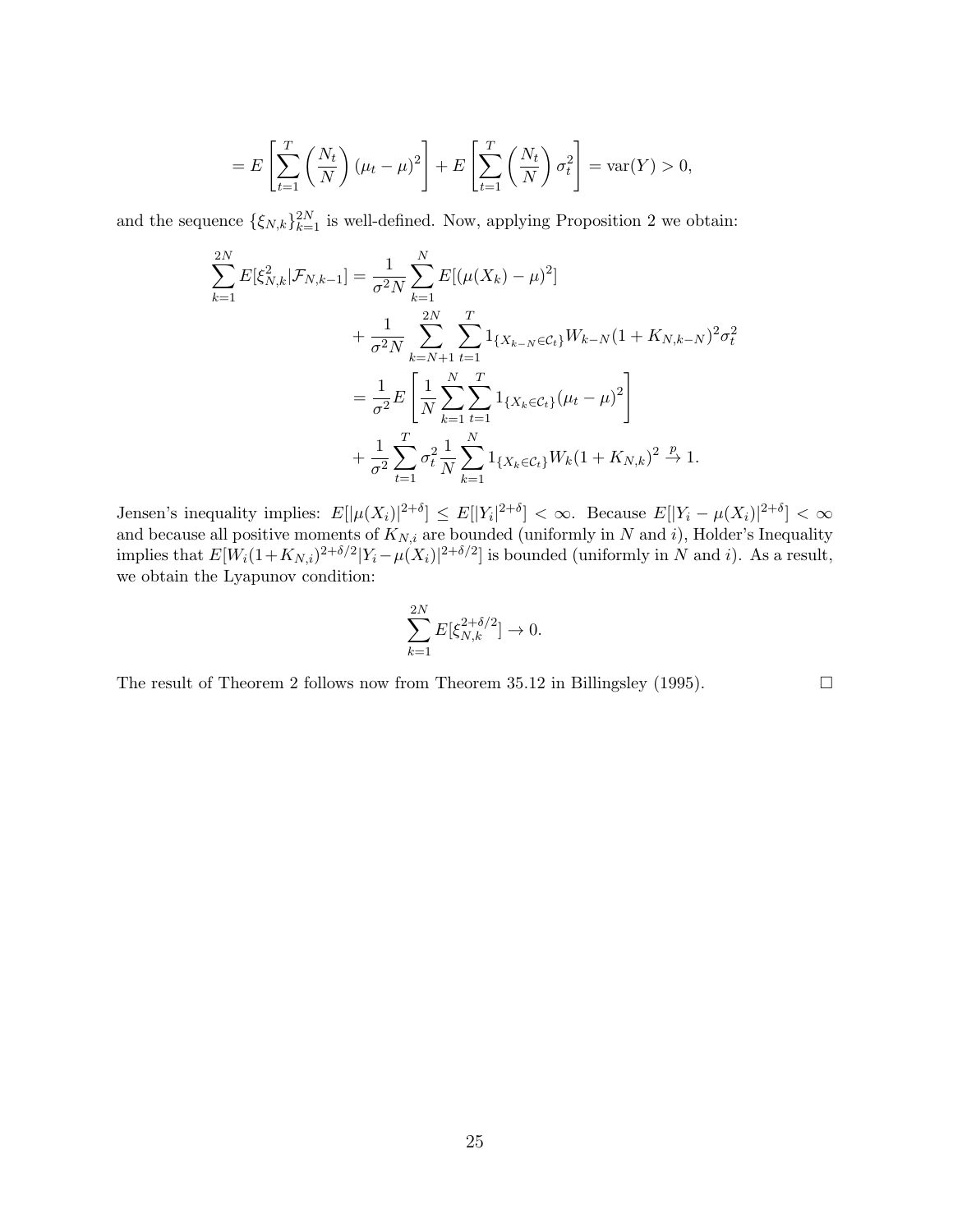## **REFERENCES**

- Abadie, A. and Imbens, G.W. (2006), "Large Sample Properties of Matching Estimators for Average Treatment Effects," Econometrica, 74, 235-267.
- Abadie, A. and Imbens, G.W. (2008), "On the Failure of the Bootstrap for Matching Estimators," Econometrica, 76, 1537-1558.
- Abadie, A. and Imbens, G.W. (2011), "Bias Corrected Matching Estimators for Average Treatment Effects," Journal of Business and Economic Statistics, 29, 1-11.
- Abadie, A. and Imbens, G.W. (2010), "Matching on the Estimated Propensity Score," mimeo.
- ANDRIDGE, R.R. and LITTLE, R.J.A. (2010), "A Review of Hot Deck Imputation for Survey Non-response," International Statistical Review, 78, 40-64.
- Avery, R.B., Beeson, P.E., and Calem, P.S. (1997), "Using HMDA Data as a Regulatory Screen for Fair Lending Compliance," Journal of Financial Services Research, 11, 9-42.
- Avery, R.B, Canner, G.B., and Cook, R.E. (2005), "New Information Reported Under HMDA and Its Application in Fair Lending Enforcement," Federal Reserve Bulletin, v91, 344-394.
- BILLINGSLEY, P. (1995), *Probability and Measure*, third edition. Wiley, New York.
- BOLLINGER, C.R. and HIRSCH, B.T. (2009), "Wage Gap Estimation with Proxies and Nonresponse," mimeo.
- BRICK, J.M., KALTON, G., and KIM, J.K. (2004), "Variance estimation with hot deck imputation using a model," Survey Methodology, 30, 57-66.
- DEHEJIA, R. and WAHBA, S. (1999), "Causal Effects in Nonexperimental Studies: Reevaluating the Evaluation of Training Programs," Journal of the American Statistical Association, 94, 1053-1062.
- DIAMOND, A. and SEKHON, J.S. (2008), "Genetic Matching for Estimating Causal Effects: A New Method of Achieving Balance in Observational Studies," UC Berkeley.
- Gu, X.S. and Rosenbaum, P.R. (1993), "Comparison of Multivariate Matching Methods: Structures, Distances and Algorithms," Journal of Computational and Graphical Statistics, 2, 405-420.
- HALL, P. and HEYDE C.C. (1980), *Martingale Limit Theory and its Applications*. Academic Press, New York.
- Hansen, B.B. (2004), "Full Matching in an Observational Study of Coaching for the SAT," Journal of the American Statistical Association, 99, 609-618.
- HANSEN, M.H., HURWITZ, W.N., and MADOW, W.G. (1953) Sample Survey Methods and Theory. Wiley, New York.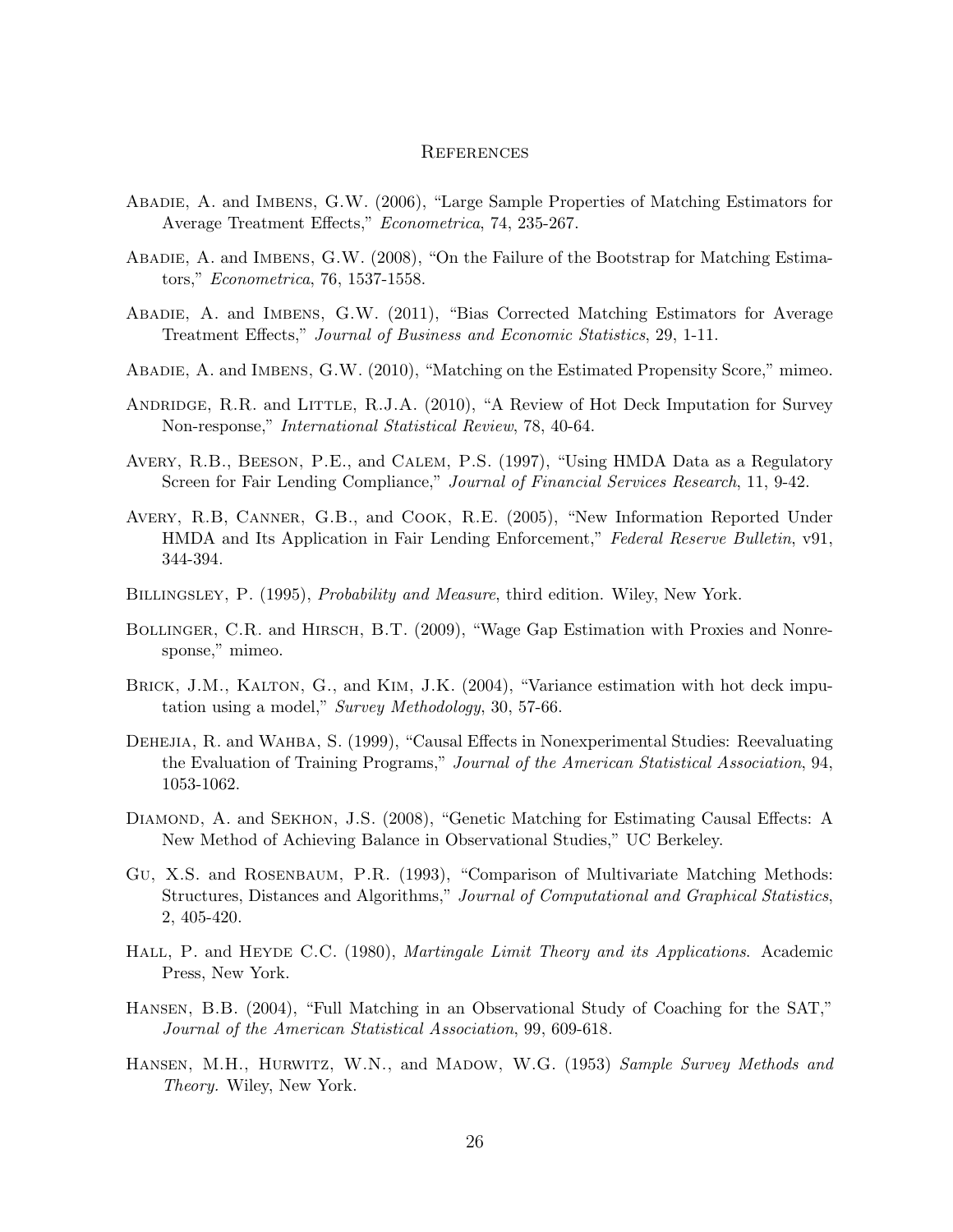- HECKMAN, J., ICHIMURA, H., and TODD, P. (1998), "Matching as an Econometric Evaluation Estimator," Review of Economic Studies, 65, 261-294.
- Hirsch, B.T. and Schumacher, E.J. (2004), "Match Bias in Wage Gap Estimates Due to Earnings Imputation," Journal of Labor Economics, 22, 689-722.
- Iacus, S.M., King, G., and Porro, G. (2009),"Causal Inference Without Balance Checking: Coarsened Exact Matching," mimeo.
- Imbens, G.W. (2004), "Nonparametric Estimation of Average Treatment Effects under Exogeneity: A Review," Review of Economics and Statistics, 86, 4-29.
- Joag-Dev, K. and Proschan, F. (1983), "Negative Association of Random Variables with Applications," Annals of Statistics, 11, 286-295.
- KALTON, G. (1983), *Compensating for Missing Survey Data*. Research report series. Institute for Social Research, The University of Michigan, Ann Arbor, Michigan.
- LITTLE, R.J.A. and RUBIN, D.B. (2002), Statistical Analysis with Missing Data, second edition. Wiley-Interscience, New York.
- MOTWANI, R. and RAGHAVAN, P. (1995), Randomized Algorithms. Cambridge University Press, New York.
- Munnell, A.H., Tootell, G.M.B., Browne, L.E. and McEneaney, J. (1996), "Mortgage Lending in Boston: Interpreting HMDA Data," American Economic Review, 86, 25-53.
- Quade, D. (1982), "Nonparametric Analysis of Covariance by Matching", Biometrics, 38, 597- 611.
- Rosenbaum, P.R. (2002), Observational Studies, second edition. Springer, New York.
- Rosenbaum, P.R. and Rubin, D.B. (1983), "The Central Role of the Propensity Score in Observational Studies for Causal Effects," Biometrika, 70, 41-55.
- Rubin, D.B. (1973a), "Matching to Reduce Bias in Observational Studies," Biometrics, 29, 159-183.
- Rubin, D.B. (1973b), "The Use of Matched Sampling and Regression Adjustments to Remove Bias in Observational Studies," Biometrics, 29, 185-203.
- Rubin, D.B. (1974), "Estimating Causal Effects of Treatments in Randomized and Nonrandomized Studies," *Journal of Educational Psychology*, 66, 688-701.
- Rubin, D.B. (1977), "Assignment to Treatment Group on the Basis of a Covariate", Journal of Educational Statistics, 2, 1-26.
- RUBIN, D.B. (2006), *Matched Sampling for Causal Effects*. Cambridge University Press, New York.
- SHORACK, G.R. (2000), *Probability for Statisticians*. Springer, New York.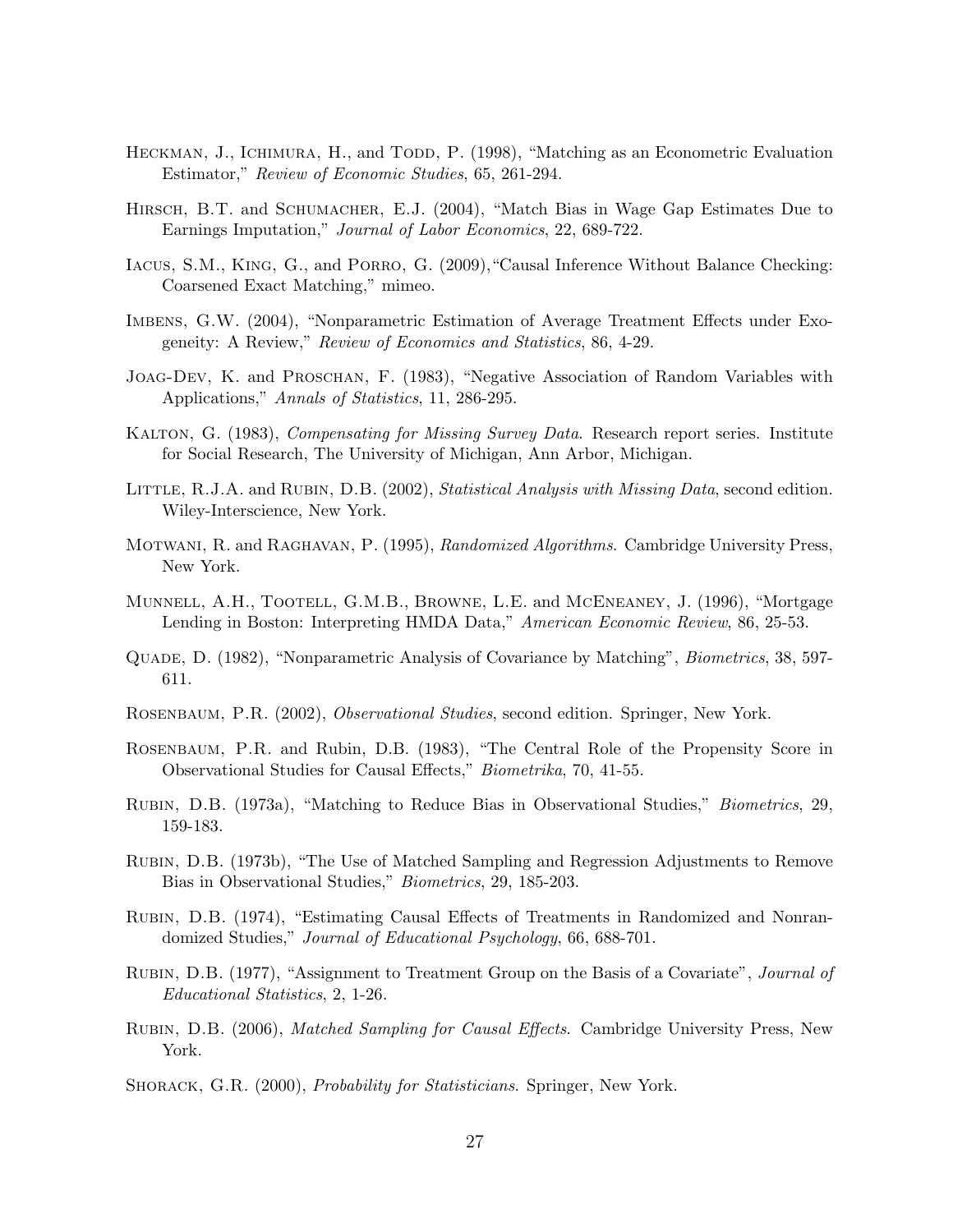Shorack, G.R. and Wellner, J.A. (1986), Empirical Processes with Applications to Statistics. Wiley, New York.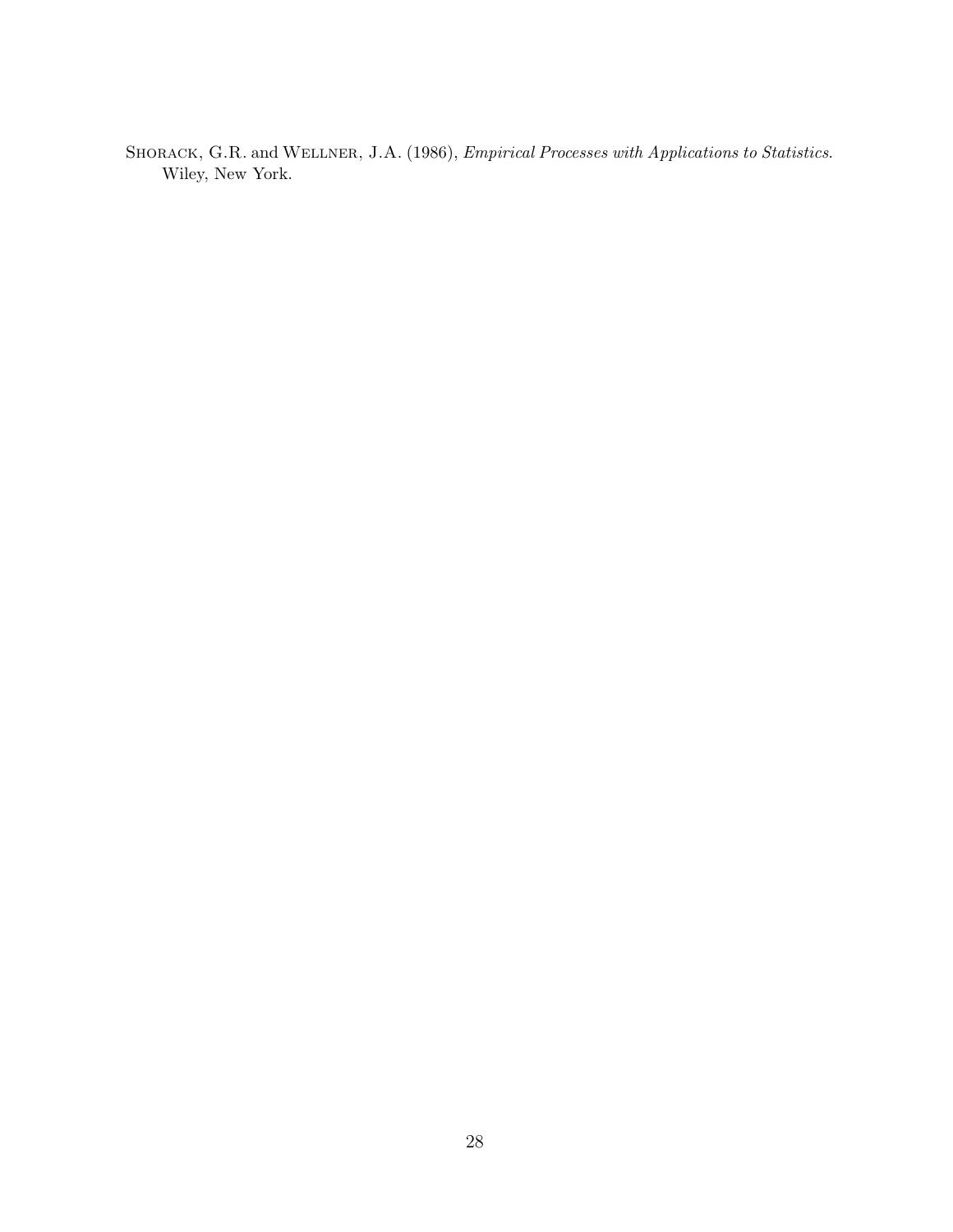| (Number of simulations $= 10000$ ) |              |                                |                                     |                   |                         |                                                      |                                                                  |  |  |  |  |  |
|------------------------------------|--------------|--------------------------------|-------------------------------------|-------------------|-------------------------|------------------------------------------------------|------------------------------------------------------------------|--|--|--|--|--|
| Sample sizes                       |              | <b>Bias</b>                    |                                     |                   | Variance                | Coverage of 95% C.I.                                 |                                                                  |  |  |  |  |  |
|                                    |              | (1)                            | $\left( 2\right)$                   | $\left( 3\right)$ | (4)                     | (5)                                                  | (6)                                                              |  |  |  |  |  |
|                                    |              | $E[\widehat{\tau}]$<br>$-\tau$ | $ E[\widehat{\tau}_{\rm bc}]-\tau $ | $var(\hat{\tau})$ | $E[\hat{\sigma}^2/N_1]$ | $\widehat{\tau}$ ±1.96 $\widehat{\sigma}/\sqrt{N_1}$ | $\widehat{\tau}_{\rm bc} \pm 1.96 \,\widehat{\sigma}/\sqrt{N_1}$ |  |  |  |  |  |
| $N_1 = 25$                         | $N_0 = 250$  | 0.0143                         | 0.0012                              | 0.0091            | 0.0091                  | 0.9225                                               | 0.9348                                                           |  |  |  |  |  |
|                                    | $N_0 = 500$  | 0.0106                         | 0.0001                              | 0.0092            | 0.0091                  | 0.9244                                               | 0.9394                                                           |  |  |  |  |  |
|                                    | $N_0 = 1000$ | 0.0077                         | 0.0002                              | 0.0090            | 0.0091                  | 0.9263                                               | 0.9430                                                           |  |  |  |  |  |
| $N_1 = 50$                         | $N_0 = 500$  | 0.0106                         | 0.0011                              | 0.0045            | 0.0045                  | 0.9427                                               | 0.9458                                                           |  |  |  |  |  |
|                                    | $N_0 = 1000$ | 0.0073                         | 0.0009                              | 0.0044            | 0.0046                  | 0.9427                                               | 0.9456                                                           |  |  |  |  |  |
| $N_1 = 100$                        | $N_0 = 1000$ | 0.0090                         | 0.0001                              | 0.0023            | 0.0023                  | 0.9436                                               | 0.9468                                                           |  |  |  |  |  |

Table I – Boston HMDA Data, Simulation Results Black-White Difference in Mortgage Denial Probability for Matched Pairs